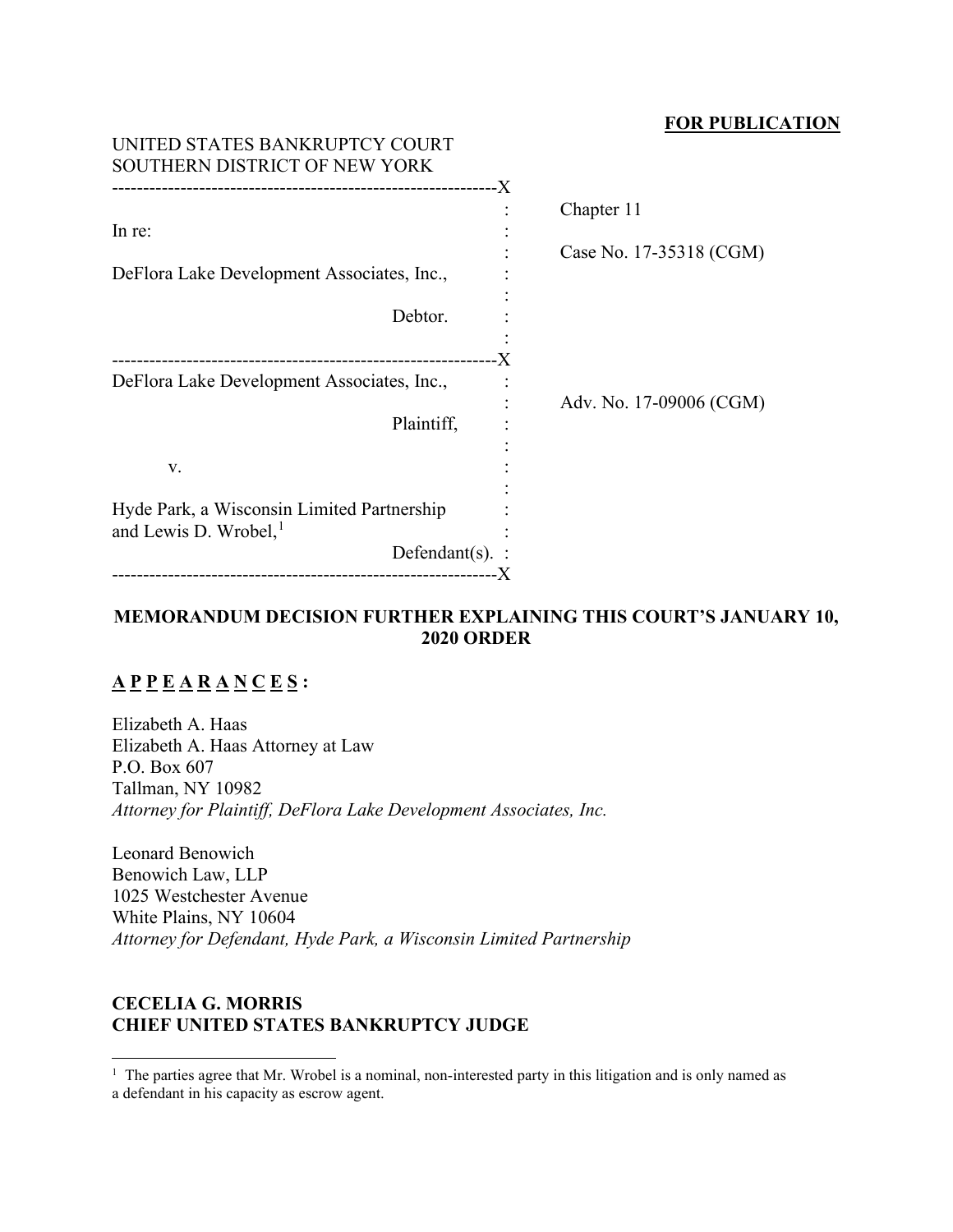The Court originally held a trial in this adversary proceeding in May 2018. Following trial, the Court entered a five-page decision and order on January 10, 2020. Hyde Park appealed. The District Court reviewed that decision and order and remanded the case for more explanation from this Court on how it came to its determinations.

The trial determined whether monies and deeds held in "escrow" are property of the estate. In so determining, the Court had to address issues that arose from a contested sale of property by DeFlora Lake Development Associates, Inc., ("DeFlora Lake" or "Debtor") and Hyde Park, a Wisconsin Limited Partnership ("Hyde Park"). A contract governed the division of proceeds of the sale between DeFlora Lake and Hyde Park; a prior District Court case<sup>[2](#page-1-0)</sup> determined that those contract claims were barred by the statute of limitations. That determination was upheld by the United States Court of Appeals for the Second Circuit.<sup>[3](#page-1-1)</sup> Ultimately, and for further reasons set forth in this Memorandum Decision, the Court finds that the Wrobel Funds (as defined herein) held in the name of DeFlora Lake are property of the estate and must be turned over to Debtor and that the deeds are property of the estate subject to the escrow agreement regarding them.

#### **Jurisdiction**

This Court has subject matter jurisdiction pursuant to 28 U.S.C. § 1334(a), 28 U.S.C. § 157(a) and the Standing Order of Reference signed by Chief Judge Loretta A. Preska dated January 31, 2012. This is a "core proceeding" under 28 U.S.C. § 157(b)(2)(A) (matters concerning the administration of the estate) and (E) (orders to turnover property of the estate).

<span id="page-1-1"></span>

<span id="page-1-0"></span><sup>&</sup>lt;sup>2</sup> *DeFlora Lake Dev. Assocs., Inc. v. Hyde Park, LP*, 08 CV 8155. JX-15, ECF No. 78-16.<br><sup>3</sup> *DeFlora Lake Dev. Assocs., Inc. v. Hyde Park*, 689 Fed. App'x 99 (2d Cir. May 3, 2017) (summary order).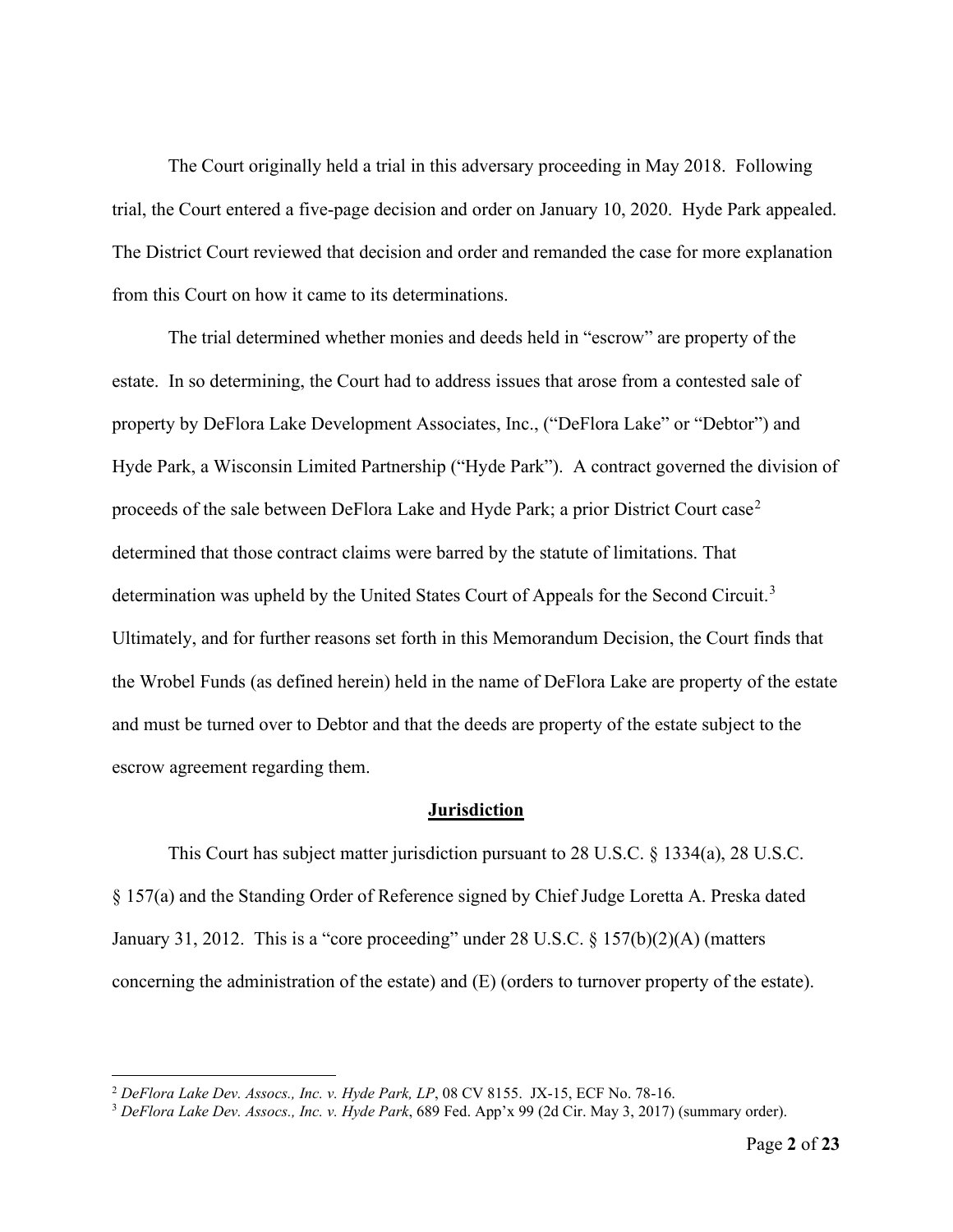#### **Background**

In 1980, Caesar DeFlora ("Caesar")<sup>[4](#page-2-0)</sup> and Hyde Park entered into an agreement ("Land Contract") for the purchase and sale of seven parcels of real property. JPTO  $\P$  1[5](#page-2-1), ECF No. 32.<sup>5</sup> The parcels, referred to as parcels A through G, consisted of 487 acres of land (the "Property"), including a lake, in Dutchess County, New York. *Id.*; *see also* JX-2<sup>[6](#page-2-2)</sup> (Amendment No. 2). The Land Contract called for a total purchase price of \$3.9 million to be paid over time with interest. JX-1, ¶ 1 (Land Contract). According to the Land Contract, the Property was to be used for the construction of 3,200 residential dwelling units. JX-1, ¶ 7.

Caesar and Hyde Park modified portions of the Land Contract four times in ten years, including by changing the purchase price and repayment period, creating lake rights for future owners, and agreeing to sell and divide the proceeds of the Property. *See* JXs-2–4 (Amendment Nos. 1–4). By December 31, 1990, Caesar and Hyde Park had not yet developed the Property. JX-5, at 1. On December 31, 1995, fifteen years after it was originally signed, the Land Contract was amended for the fifth time ("Amendment Five"). JX-6 (Amend. No. 5).

Sometime between the fourth and fifth amendment, Caesar "transferred all of his right, title and interest" in the Property, which is subject to the Land Contract, "as well as all his right, title and interest in the Land Contract" to DeFlora Lake. *Id.* at 1*.* Amendment Five to the Land Contract was made and entered into by and between DeFlora Lake and Hyde Park. *Id.* This is the most recent amendment to the Land Contract. JPTO ¶ 17. Amendment Five purported to resolve various litigation and disputes that had arisen between Hyde Park and DeFlora Lake. JX-

<span id="page-2-0"></span><sup>4</sup> Aside from being the original owner of the property at issue in this case and the predecessor to DeFlora Lake's interest in the property, Caesar DeFlora is not otherwise involved in this dispute or related to DeFlora Lake. *See* JX-6, ¶ 22 ("Caesar DeFlora has no further interest . . . with respect to the Land Contract . . . ."). The Court will refer to him as "Caesar" to avoid confusion for the reader and intends no disrespect in doing so.<br><sup>5</sup> Unless otherwise noted, ECF Numbers refer to the docket of 17-09006-CGM.

<span id="page-2-1"></span>

<span id="page-2-2"></span> $6$  "JX" refers to the parties' joint exhibits, which can be found on the docket of the adversary proceeding at ECF No. 78.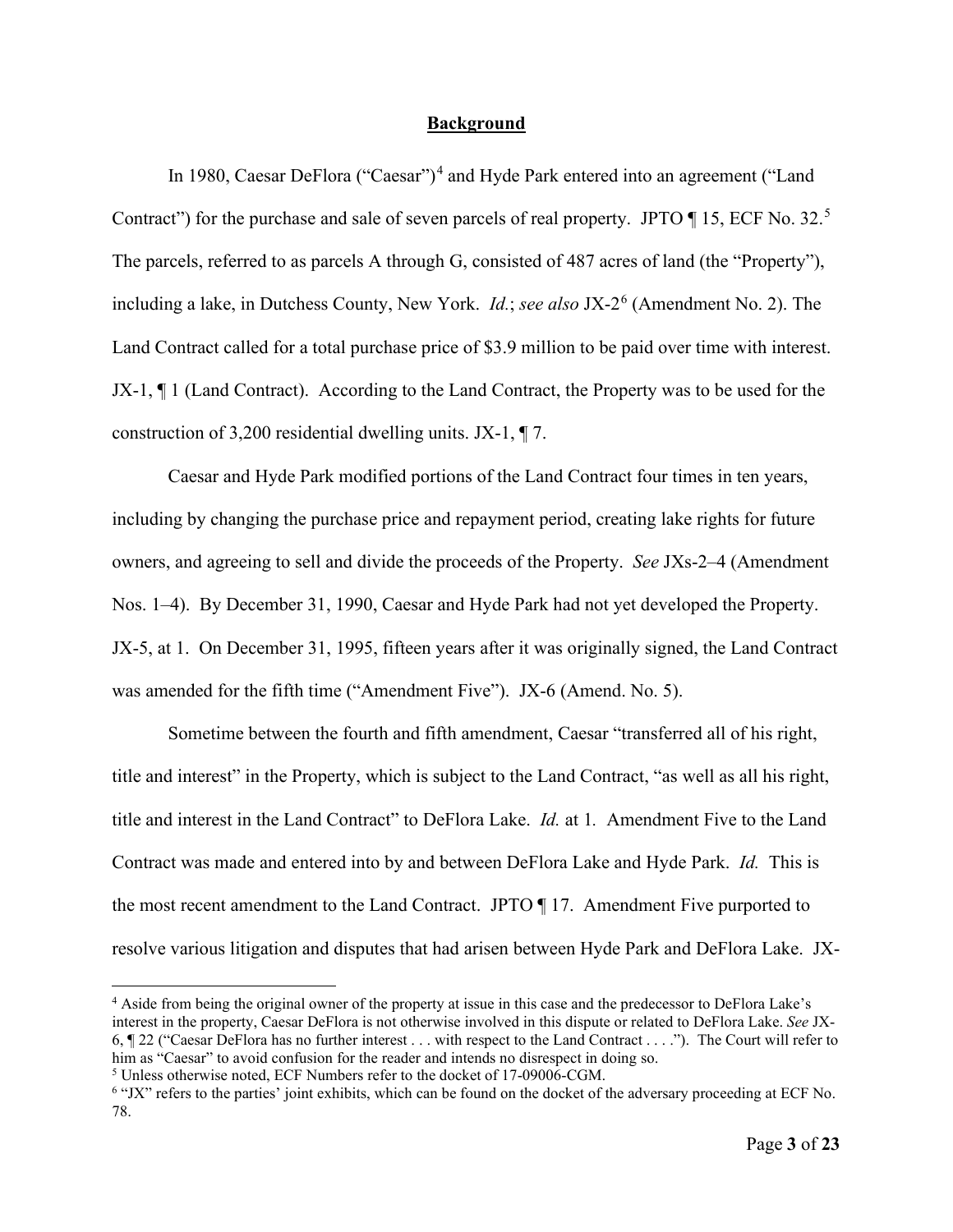6, at 2. As such, Amendment Five sets forth a detailed process for selling parcels of the Property and division of proceeds. JX-6.

According to Amendment Five, DeFlora Lake and Hyde Park could each obtain a purchaser for any and all parcels of the Property. JX-6, ¶ 8.A. Monies generated from the sale of Property would be applied as a "credit" towards the debt owed by Hyde Park to DeFlora Lake. *Id.* As of December 31, 1995, the date on which Amendment Five was executed, Hyde Park, as purchaser, owed Debtor, as seller, \$8,404,989.43 ("Total Obligation") for all obligations under the Land Contract, and would repay that debt "solely from the proceeds of the management of the Property, and from sale(s) of the Property and from other credits and reductions described herein." JPTO ¶ 17 (cleaned up); *see also* JX-6, ¶ 5. Amendment Five also provides that the first \$1,800,000.00 in proceeds (as defined therein) from the sale of Property (the "Threshold") would be paid to the DeFlora Lake, and thereafter "[Hyde Park] shall retain an amount equal to fifty (50%) percent of any net sale price and the remaining balance shall be paid to [DeFlora], as a continued reduction of [Hyde Park's] obligation under paragraph 4 herein. . . . Any amounts due [Hyde Park] when gross sale proceeds and credits are greater than \$1,800,000 shall be paid in cash by [DeFlora] to [Hyde Park]." JPTO ¶ 18; JX-6, ¶ 12.

To facilitate the sale of Property, DeFlora Lake and Hyde Park were required, under the terms of Amendment Five, to sign deeds and other instruments to effect conveyance of each parcel at a future sale. JX-6, ¶ 10. The deeds were placed in escrow with Lewis Wrobel ("Wrobel"), who was named as the "Deed Escrow Agent" in Amendment Five. JX-6, ¶¶ 10, 18. The deeds were to be released by Wrobel upon written instruction of either DeFlora Lake or both, Hyde Park and DeFlora Lake. JX-6, ¶¶ 10; 18. An ambiguity discussed in more detail below.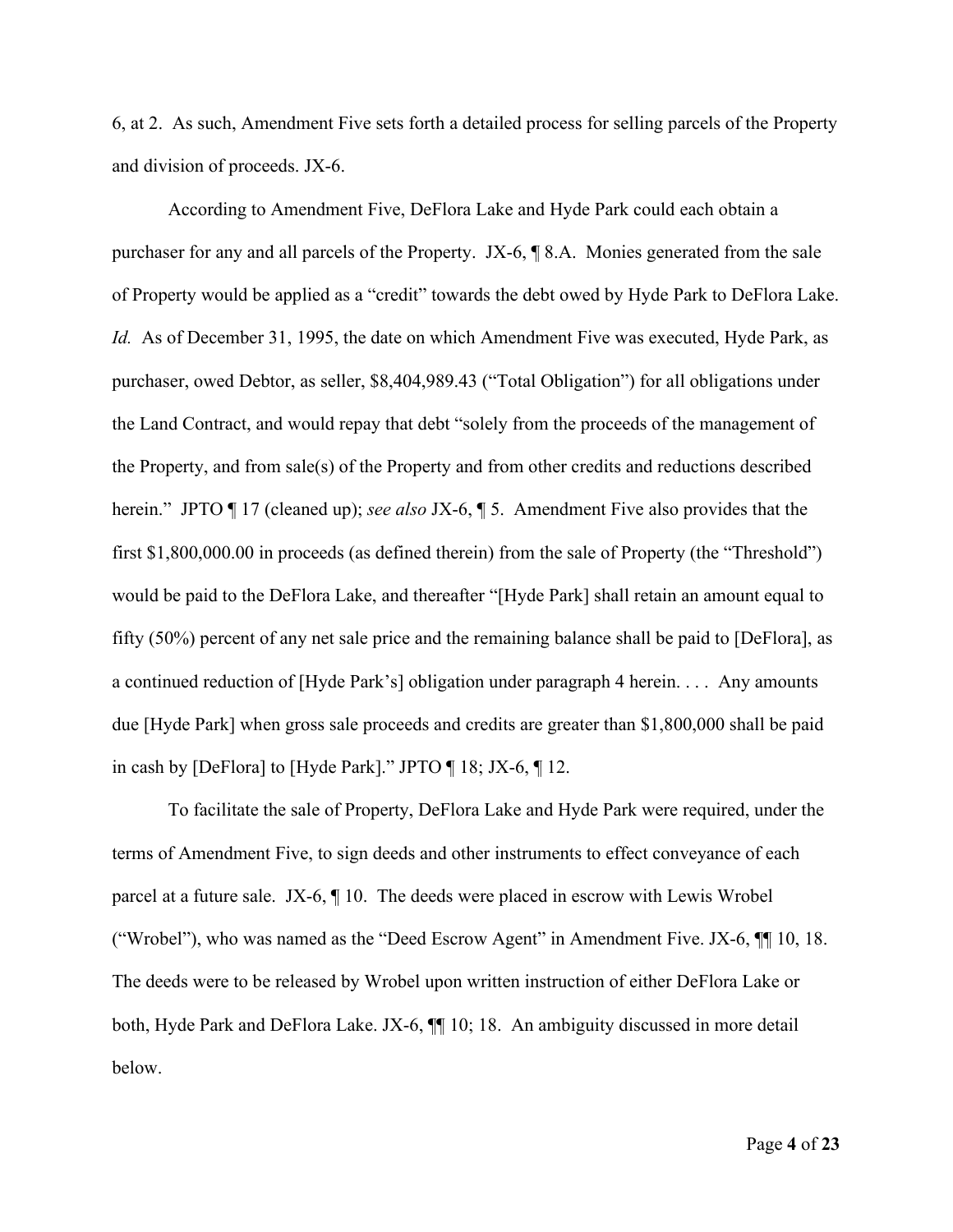Despite the parties' intentions to prevent disagreements over the Property through the creation of Amendment Five, in 1999, a dispute arose between DeFlora Lake and Hyde Park regarding the sale of parcels D, E, and G ( "Parcels D, E, & G"). On March 10, 1999, DeFlora Lake gave notice to Hyde Park that it intended to sell Parcels D, E, & G for \$900,000. JPTO  $\P$ 21. In communications between the parties extending from March to September 1999, Hyde Park objected to the proposed sale, stating that the sale price was unreasonably low and suggesting that Parcels D, E, & G were worth at least \$1,750,000. *Id.* In September of 1999, Hyde Park stated that it would not object to delivering its quitclaim deeds to allow Parcels D, E, & G to be sold if \$207,116 were delivered to and held by Wrobel. *Id.* at ¶ 22. DeFlora Lake acquiesced "under protest" and the funds were delivered to Wrobel ("Wrobel Funds") on September 23, 1999. *Id.*

Wrobel deposited those funds, the Wrobel Funds, into two accounts: (a) DeFlora Lake development Assoc Ltd/Lewis D Wrobel Attorney, Account No. XXXXXXXX06 ("DeFlora Account"), and (b) Hyde Park/Lewis D Wrobel Attorney, Account No. XXXXXX64 ("Hyde Park Account").

Paragraph 8.C of Amendment Five contained a procedure that the parties were to follow should they not agree on the details of the sale of any parcel of the Property. JX-6, ¶ 8.C. In that event, DeFlora Lake was permitted to proceed with the closing of the sale and Hyde Park would be given a "credit" against both the Threshold and Total Obligation owed to DeFlora Lake. JX-6, ¶ 8.C(i). If the parties could not agree on the amount of the credit, Amendment Five set out a procedure to determine the amount of the credit to be given. JX-6, ¶ 8.C(ii).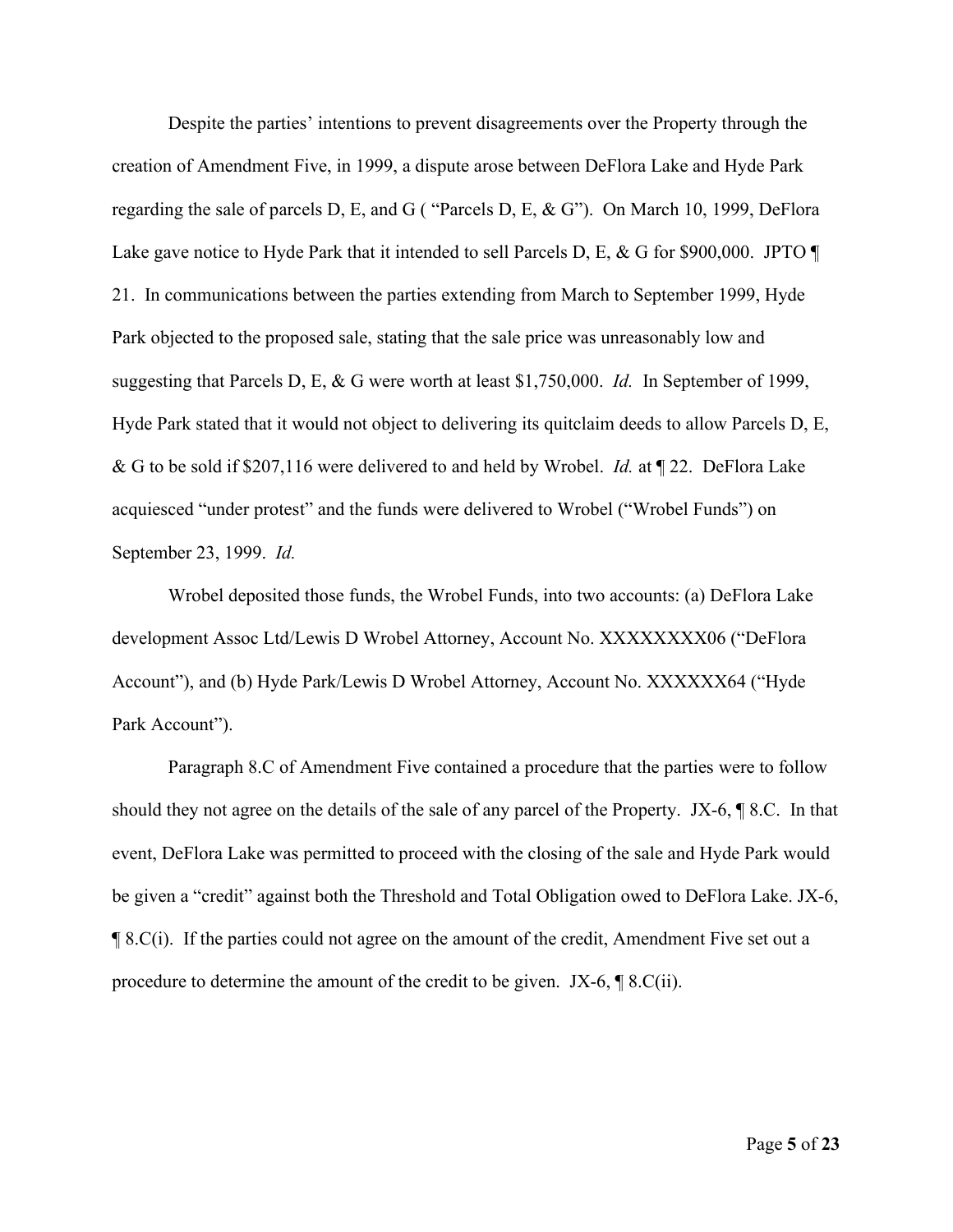According to paragraph 8.C(ii), the credit would be given in an amount equal to the "Fair Market Value" (defined therein) of the parcels sold, as determined by an "MAI[7](#page-5-0) Appraiser." *Id.* Each party was to obtain its own appraisal of the parcels sold and if they still could not agree on the Fair Market Value a third appraisal would be obtained to determine the Fair Market Value for purposes of valuing Hyde Park's credit. *Id.* Neither Debtor nor Hyde Park obtained an appraisal or took any steps with respect to the Wrobel Funds pursuant to Paragraph 8.C(ii) of Amendment Five. JPTO ¶ 24.

On September 6, 2005, DeFlora Lake commenced an action against Hyde Park in the United States District Court for the District of New Jersey, which was dismissed by order dated March 29, 2006 for failure to effect service on Hyde Park. JPTO ¶ 25. On February 26, 2007, DeFlora Lake commenced a second action against Hyde Park, also in the United States District Court for the District of New Jersey, which was dismissed by an opinion and order dated October 23, 2007, for lack of personal jurisdiction. *Id.*

In September 2008, DeFlora Lake commenced the following action in the United States District Court for the Southern District of New York ("District Court"): *DeFlora Lake Development Associates, Inc. v. Hyde Park, LP and Lewis Wrobel, as Deed Escrow Agent*, 08 CV 8155 ("*DeFlora I*"). JPTO ¶ 27. In a decision and order dated March 30, 2011, Judge Seibel held that DeFlora Lake's claims and Hyde Park's counterclaims to the Wrobel Funds were timebarred under New York's six-year Statute of Limitations. JPTO ¶ 28. Neither party appealed that determination. JPTO ¶ 29.

Subsequently, on July 11, 2013, DeFlora Lake commenced a second action in the United States District Court for the Southern District of New York: *DeFlora Lake Development Associates, Inc. v. Hyde Park, LP and Lewis Wrobel, as Deed Escrow Agent*, 13 CV 04811

<span id="page-5-0"></span><sup>7</sup> "Member, Appraisal Institute."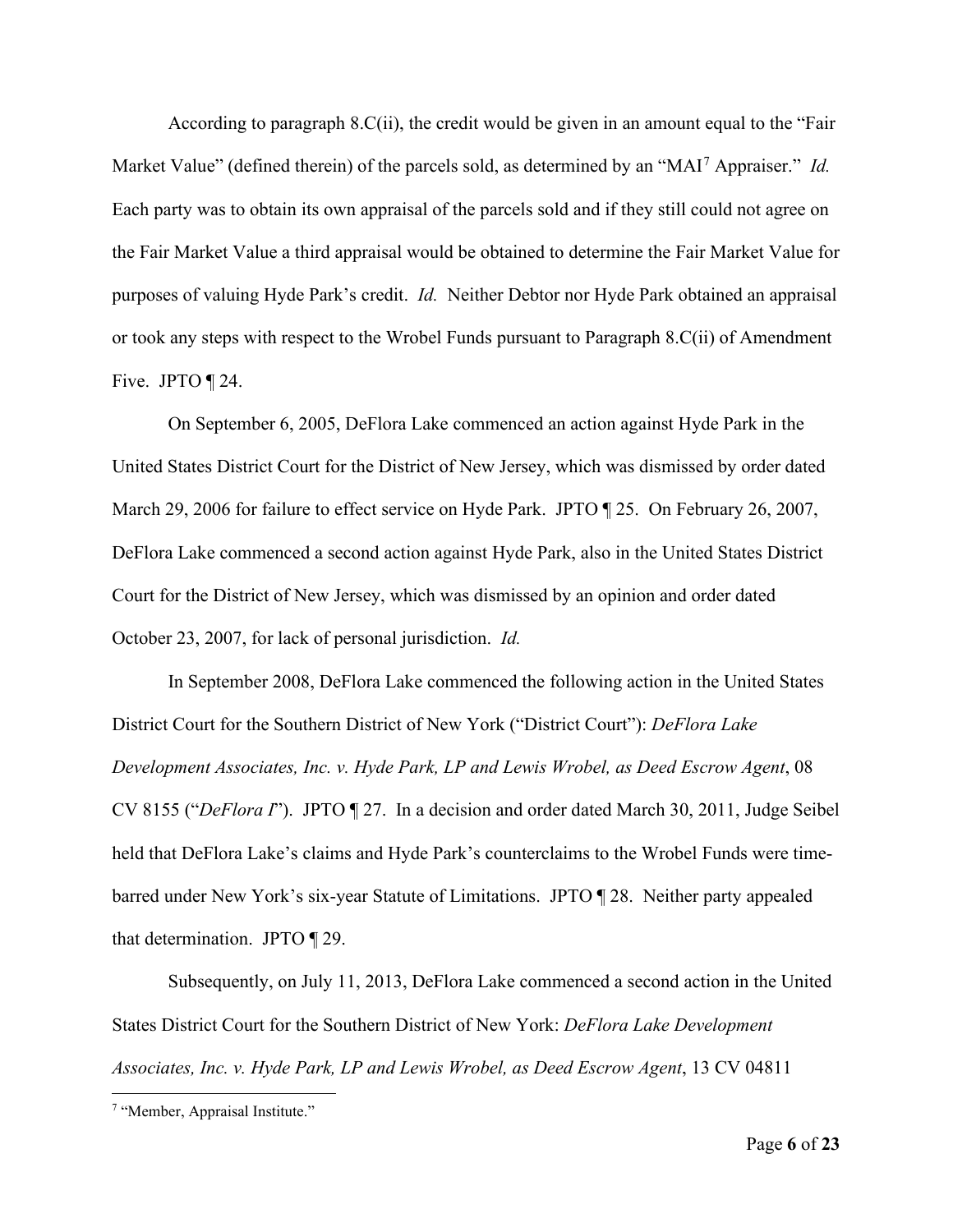("*DeFlora II*"). JPTO ¶ 31. Judge Seibel ultimately dismissed *DeFlora II* and granted Hyde Park's applications for prevailing party attorneys' fees under the Land Contract. JPTO ¶ 32.<sup>[8](#page-6-0)</sup> DeFlora Lake appealed the first attorneys' fees award and the United States Court of Appeals for the Second Circuit ("Second Circuit") affirmed.<sup>[9](#page-6-1)</sup> JPTO  $\P$  34.

Hyde Park then commenced enforcement proceedings in *DeFlora II* seeking a turnover order with respect to DeFlora Lake's interest, if any, in the Wrobel Funds ("Turnover Motion"). JPTO ¶ 35. The District Court denied Hyde Park's Turnover Motion and the Second Circuit affirmed the dismissal and stated:

Litigation to determine which (if either) of the parties to this case is entitled to the escrow funds has been dismissed and all of their claims to those funds have been ruled time-barred. Hyde Park attempts [to] distinguish "claims" on the funds (it concedes that DeFlora has none) from an "interest" in them; but the nature of the parties' respective "interests" in the escrow funds (and the extent to which they have any) is the very thing that has been disputed in this duplicative litigation, and remains unresolved. The district court did not abuse its discretion by refusing to order those funds turned over.

JPTO ¶¶ 36-37.

DeFlora Lake filed for bankruptcy under chapter 11 on March 2, 2017. Vol Pet., 17-

35318-cgm, ECF No. 1. This adversary proceeding was filed the next day, on March 3, 2017.

Compl., ECF No. 1. Via this adversary proceeding, DeFlora Lake is seeking a determination that

the Wrobel Funds are property of the estate under 11 U.S.C. § 541 and must be turned over to

DeFlora Lake under § 543 of the Bankruptcy Code. Am. Compl. ¶ 40, ECF No. 8. Hyde Park

moved to dismiss this adversary proceeding arguing, among other things, that DeFlora Lake's

claims to the Wrobel Funds are time barred and DeFlora Lake was barred from asserting a claim

<span id="page-6-1"></span><sup>9</sup> DeFlora Lake appealed the District Court's determination that the non-recourse nature of the Land Contract prohibited a setoff of attorneys' fees against the special escrow fund. Hyde Park appealed the denial of that part of the motion seeking turnover of the special escrow funds. In separate summary orders, the Second

<span id="page-6-0"></span><sup>8 &</sup>quot;The Fee Judgments are liens against the Debtor's remaining real property: Parcel B and Dogwood Lane." JPTO ¶ 33.

Circuit affirmed the District Court's rulings on both issues. *DeFlora Lake Dev. Assocs., Inc. v. Hyde Park*, 689 Fed. App'x 99 (2d Cir. May 3, 2017) (summary order).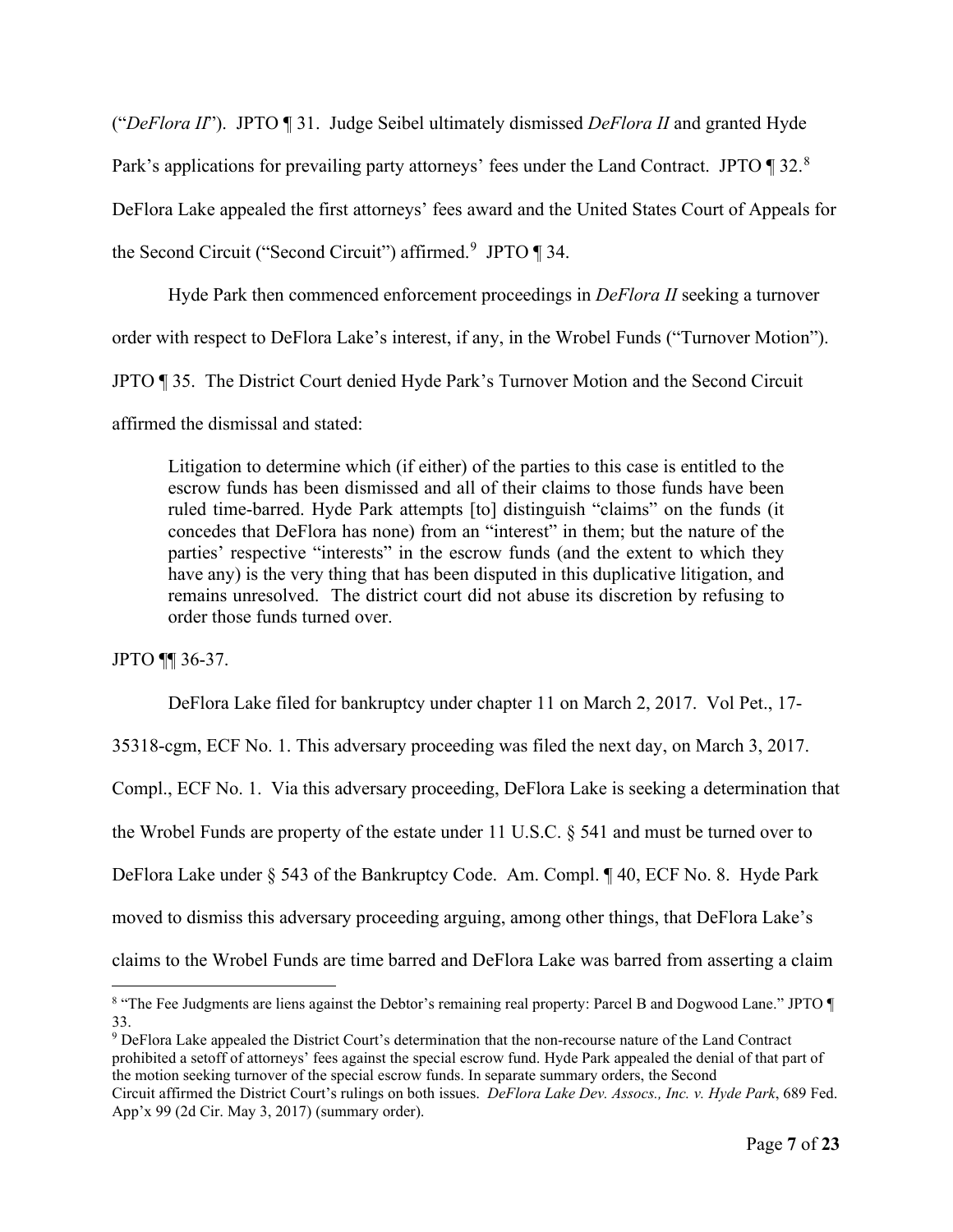to the Wrobel Funds based on the prior District Court and Second Circuit decisions. *See* Mtn. Dismiss, ECF No. 12, ex.13 (memo. of law). This Court recognized that the Wrobel Funds may be property of the estate, despite the fact that the parties were unable to enforce their contract claims against them. *See* Memo. Dec., ECF No. 18.[10](#page-7-0) The Court denied the motion to dismiss and allowed this proceeding to continue. *Id.*

Ultimately, the Court held a trial on May 9–10, 2018. *See* 5/9/18 Tr. Trans., ECF No. 49; 5/10/18 Tr. Trans., ECF No. 40. At trial, the Court was asked to determine the following issues:

- 1) that DeFlora Lake does, or does not, have an interest in the Wrobel Funds and a determination of the nature of any such interest;
- 2) that DeFlora Lake does, or does not have, an interest in the deeds and a determination of the nature of any such interest;
- 3) that the Wrobel Funds are, or are not, property of the estate;
- 4) that the deeds are, or are not, property of the estate;
- 5) that Wrobel is, or is not, a custodian within the meaning of 11 U.S.C.  $\S$  101(11);
- 6) that DeFlora Lake is, or is not, entitled to a turnover of the Wrobel Funds and/or the Deeds, pursuant to 11 U.S.C. § 543; and
- 7) Hyde Park also seeks dismissal of the first amended complaint.

### JPTO ¶¶ 8-12.

At the close of Plaintiff's case, Hyde Park moved to have the case dismissed. 5/9/18 Tr.

Trans. at 214: 1–5, ECF No. 49. On the record of the May 9, 2018 trial, the Court denied the motion. *Id.* at 222:23–223:11.

<span id="page-7-0"></span><sup>10</sup> *DeFlora Lake v. Hyde Park (In re DeFlora Lake)*, 571 B.R. 587 (Bankr. S.D.N.Y. 2017) ("The legal cause of action for turnover under the Bankruptcy Code is also separate from a breach of contract claim under New York law or an action for turnover to enforce an award of attorneys' fees under New York law. The Bankruptcy Code creates a separate cause of action that is only available to a Debtor in bankruptcy, and is different from a cause of action created under state law.").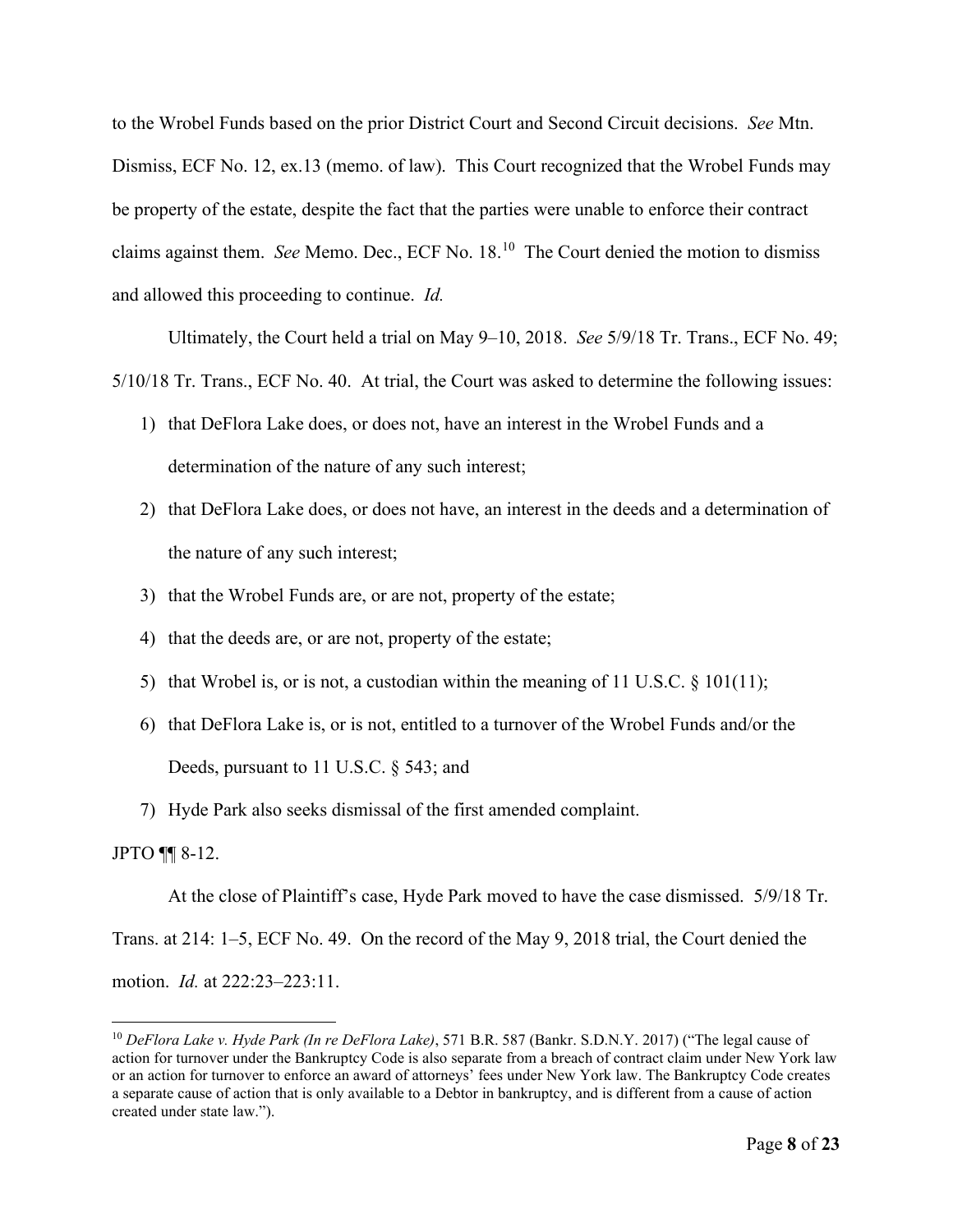At the close of trial, the Court asked the parties to obtain MAI appraisals of Parcels D, E, & G and to come back for closing argument after the appraisals were obtained. *See* 5/10/18 Tr. Trans. at 118–28, ECF No. 40. The parties filed appraisals in September 2018. DFL Appraisal, ECF No. 45; HP Appraisal, ECF No. 46. The parties then requested adjournments as they attempted to negotiate a resolution. When the parties could not reach an agreement on Fair Market Value based upon the two MAI appraisals, the Court ordered that they obtain the third MAI appraisal, as Amendment Five contemplated. That appraisal was filed on November 26, 2019. 3rd Appraisal, ECF No. 71.

The appraisal submitted by DeFlora Lake, prepared by Michael J. Bernholz, of Hudson Valley Appraisal Corp., appraised the Fair Market Value of Parcels D, E, & G at \$1,530,000. ECF No. 45-1. The appraisal submitted by Hyde Park, prepared by Gregory Faughnan, of Faughnan Appraisal, LLC, appraised the Fair Market Value of Parcels D, E, & G at \$3,100,000. ECF No. 46-1. At the Court's direction, the parties engaged Mr. Al DeKrey of McGrath & Company, Inc., who rendered his report and appraised the Fair Market Value of Parcels D, E, & G as \$2,520,000. ECF No. 71-1.

On December 2, 2019, the Court heard oral argument on the appraisals and issued a decision and order resolving the issues from the May 2018 trial on January 10, 2020. *See* 12/3/19 Hr'g Tr., ECF No. 73; *see also* Dec. & Or., ECF No. 74. Hyde Park appealed this Court's decision and order. Ntc. Appeal, ECF No. 75. The District Court found that this Court "did not adequately explain its ruling," and remanded the case "for further proceedings, if necessary, and for further explanation of its reasoning with respect to the aforementioned issues." *See* Dist. Ct. Or. at 8, 11, ECF No. 85.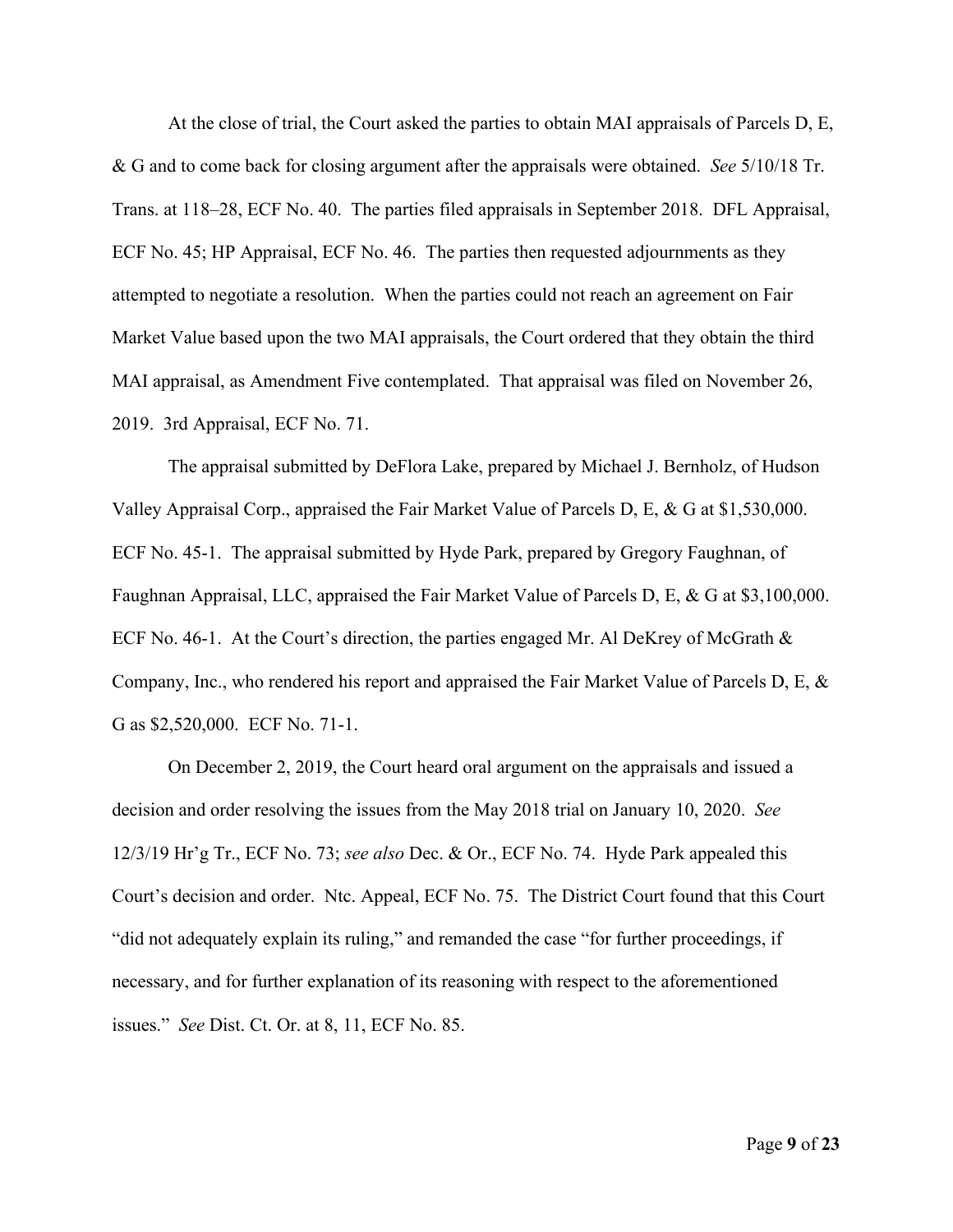The Court acknowledges that its January 10, 2020 decision and order was not detailed enough to adequately address the issues determined at trial. In preparing to write this decision, the Court listened to the recording of the two-day trial in its entirety and reviewed the evidence admitted at trial. It now seeks to bolster its January 10, 2020 order with this decision.

#### **Discussion**

### **1. Whether DeFlora Lake does, or does not, have an interest in the Wrobel Funds and Whether the Wrobel Funds are Property of the Estate?**

Although the Joint Pre-Trial Order lists the issue of whether DeFlora Lake has an interest in the Wrobel Funds separately from whether the Wrobel Funds are property of the estate, the inquiry is the same. "Property of the estate" is defined under the Bankruptcy Code as "all legal and equitable interests" of the debtor, "wherever located and by whomever held." 11 U.S.C. § 541(a). "Whether the debtor has a legal or equitable interest in property such that it becomes 'property of the estate' under section 541 is determined by applicable state law." *Musso v. Ostashko*, 468 F.3d 99, 105 (2d Cir. 2006) (citing *Butner v. United States*, 440 U.S. 48, 54 (1979)). "Stated differently, federal bankruptcy law determines whether a certain interest—for example, an interest in real property, a contractual right or a cause of action—is the type of interest that can, under certain circumstances, qualify as property of the estate, and nonbankruptcy law (usually state law) determines whether that interest is such that it *does* in fact qualify as property of the estate." *Slater v. Town of Albion (In re Albion Disposal, Inc.)*, 217 B.R. 394, 402–03 (W.D.N.Y. 1997) (citing *Crysen/Montenay Energy Co. v. Esselen Assocs., Inc. (In re Crysen/Montenay Energy Co.)*, 902 F.2d 1098, 1101 (2d Cir.1990)). "Any property of the debtor upon which a judgment creditor might obtain a lien under state law flows to the bankruptcy estate." *See id*.; 11 U.S.C. § 544(a)(1).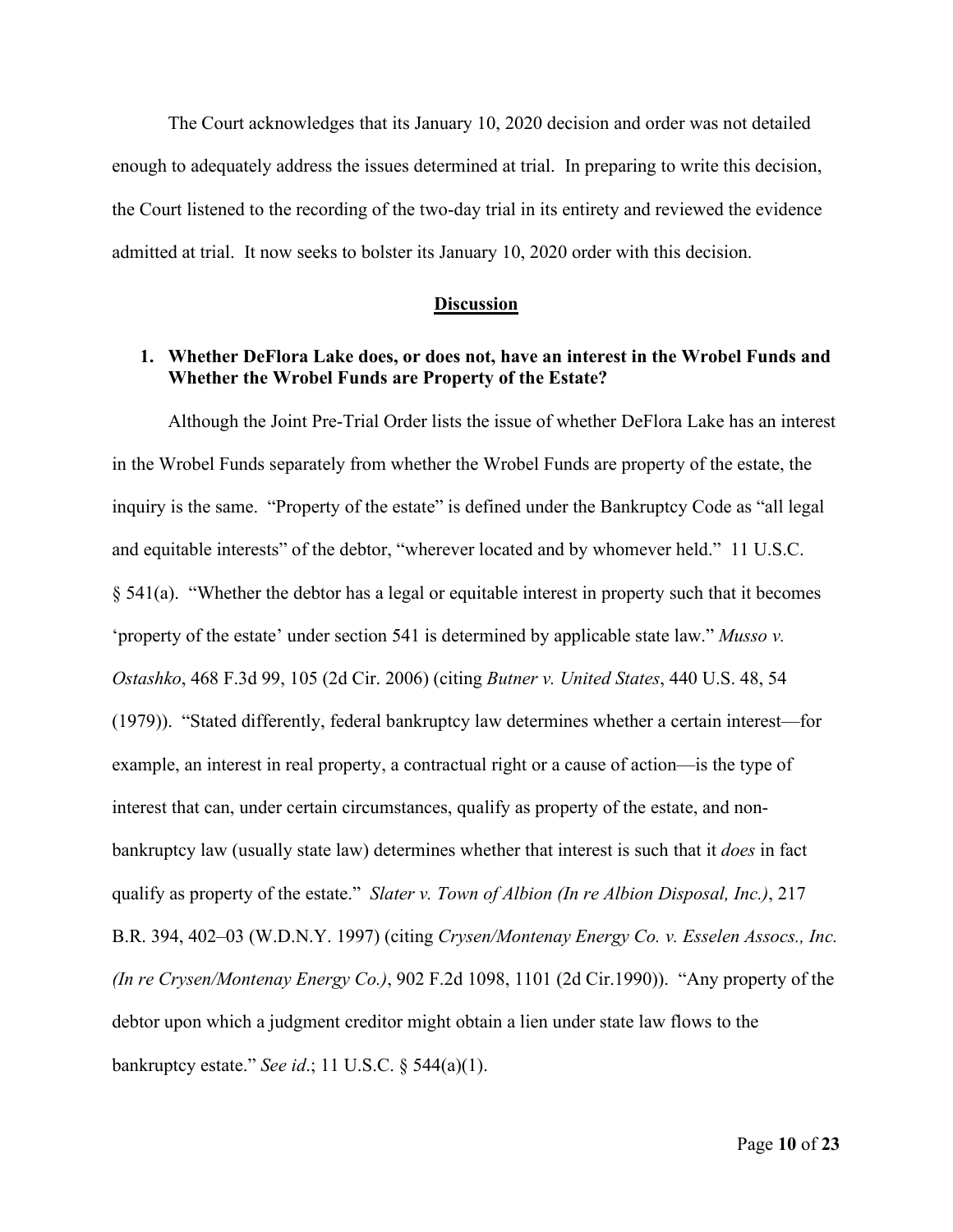The District Court has already determined that whatever contract rights DeFlora Lake and Hyde Park might have had in the Wrobel Funds are barred under New York's six-year statute of limitations.<sup>[11](#page-10-0)</sup> JPTO  $\P$  28. Thus, this Court was tasked with determining what non-contractual, legal or equitable rights, if any, DeFlora Lake has to the Wrobel Funds. According to testimony at trial, the parties intended to place the Wrobel Funds into an "escrow account."

### **a. Were the Wrobel Funds held in escrow?**

"In determining whether assets purportedly held in escrow are property of the estate, many courts begin with the threshold analysis of whether the arrangement presented to the court is in fact a true escrow." 5 Collier on Bankruptcy ¶ 541.09 (Alan N. Resnick & Henry J. Sommers eds.,  $16<sup>th</sup>$  ed.). Under New York law, an escrow transaction exists when there is (i) an agreement (formal or nonformal) covering the subject matter and delivery of the same, (ii) a third party depositary, (iii) delivery of the subject matter to a third party conditioned upon the performance of some act or the happening of the event, and (iv) relinquishment by the promisor. *Nat'l Union Fire Ins. Co. Pittsburgh v. Proskauer Rose Goetz & Mendelsohn*, 634 N.Y.S.2d 609, 614 (N.Y. Sup. Ct. 1994). While the deposit of property placed in escrow creates in the grantee an equitable interest that vests upon the performance of a condition or event, the grantor may also retain an equitable interest. *TTS, Inc. v. Citibank, N.A. (In re TTS, Inc.)*, 158 B.R. 583, 586 (D. Del. Mar. 16, 1993); *In re Pan Trading Corp.*, 125 B.R. 869, 878 (Bankr. S.D.N.Y. 1991) *citing Press v. Marvalan Indus. Inc.*, 422 F. Supp. 346, 349 (S.D.N.Y. 1976) ("The grantor retains a right to the funds and incidents of ownership until the conditions of the escrow agreement are fulfilled.").

<span id="page-10-0"></span> $11$  In bankruptcy court, claims that would be barred under state law statutes of limitations are not necessarily also barred in bankruptcy court. *See Midland Funding, LLC v. Johnson*, \_\_ U.S. \_\_ , 137 S. Ct. 1407, 1415–16 (2017) ("[F]iling (in a Chapter 13 bankruptcy proceeding) a proof of claim that is obviously time barred is not a false, deceptive, misleading, unfair, or unconscionable debt collection practice within the meaning of the Fair Debt Collection Practices Act.").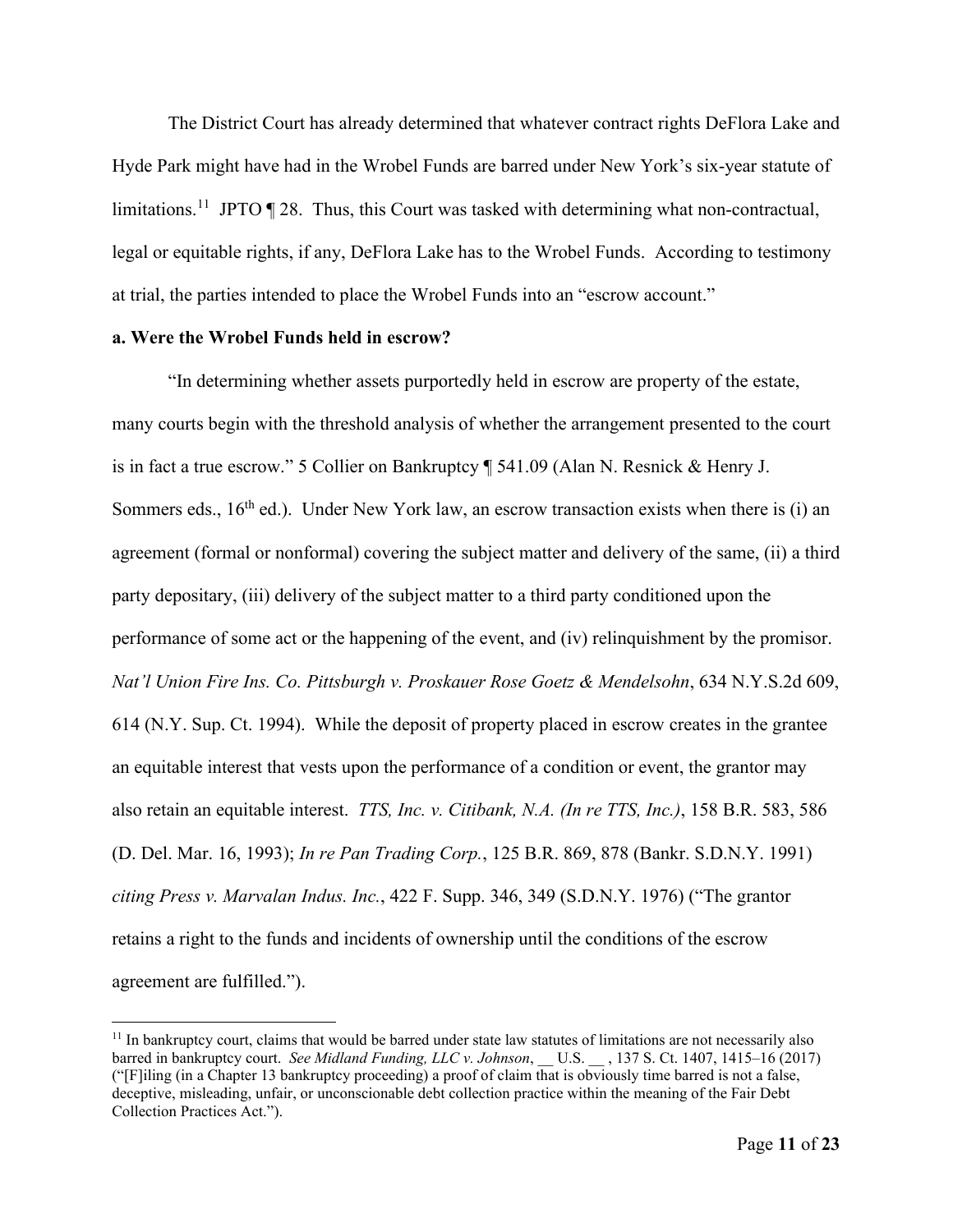Under New York law, no formal or written agreement is required to create an escrow; however, delivery and retention by a third party until the occurrence of a contingency or performance of a condition is necessary. *Shron v. M & G Promo Service, Ltd. (In re Anthony Sicari, Inc.)*, 144 B.R. 656, 660 (Bankr. S.D.N.Y. 1992).

At trial, the parties consistently testified that Wrobel was holding the Wrobel Funds "in escrow." As evidence of the escrow agreement, the parties submitted a series of letters as joint exhibits. *See* JX-12–JX-14. The first letter is from Hyde Park's attorney to Wrobel and it states: "you are hereby authorized to deliver the three (3) quit claim deeds of Hyde Park with respect to parcels D, E and G . . . on condition that you receive the sum of \$207,116.00 in good funds upon delivery, to be placed in your escrow account as deed escrow agent." JX-12. The second letter is from Kurt Johnson, on behalf of DeFlora Lake, stating: "Under protest you received \$207,116.00 to be held in escrow. You will place that portion of the closing proceeds into an interest bearing account." JX-13. The final letter is from Wrobel to representatives of the parties stating, in relevant part:

At the closing I picked up \$207,116.00. These funds were immediately deposited into my attorney escrow account. Copies of the checks and bank deposits are enclosed. Both [Hyde Park] and [DeFlora Lake] have indicated that they would like the funds to be placed in an interest bearing account. I suggest that I open two separate interest bearing accounts as escrow agent. One will bear the tax identification number of De[F]lora Lake Development Associates Inc. and the other the tax identification number of Hyde Park, A Wisconsin Limited Partnership.

**. . .** 

Please advise by return mail of the Tax Identification Number for your entity so that the interest bearing accounts may be established. Upon receipt of the Tax Identification Numbers and the escrow agent[']s fees, I shall establish the interest bearing escrow accounts.

JX-14.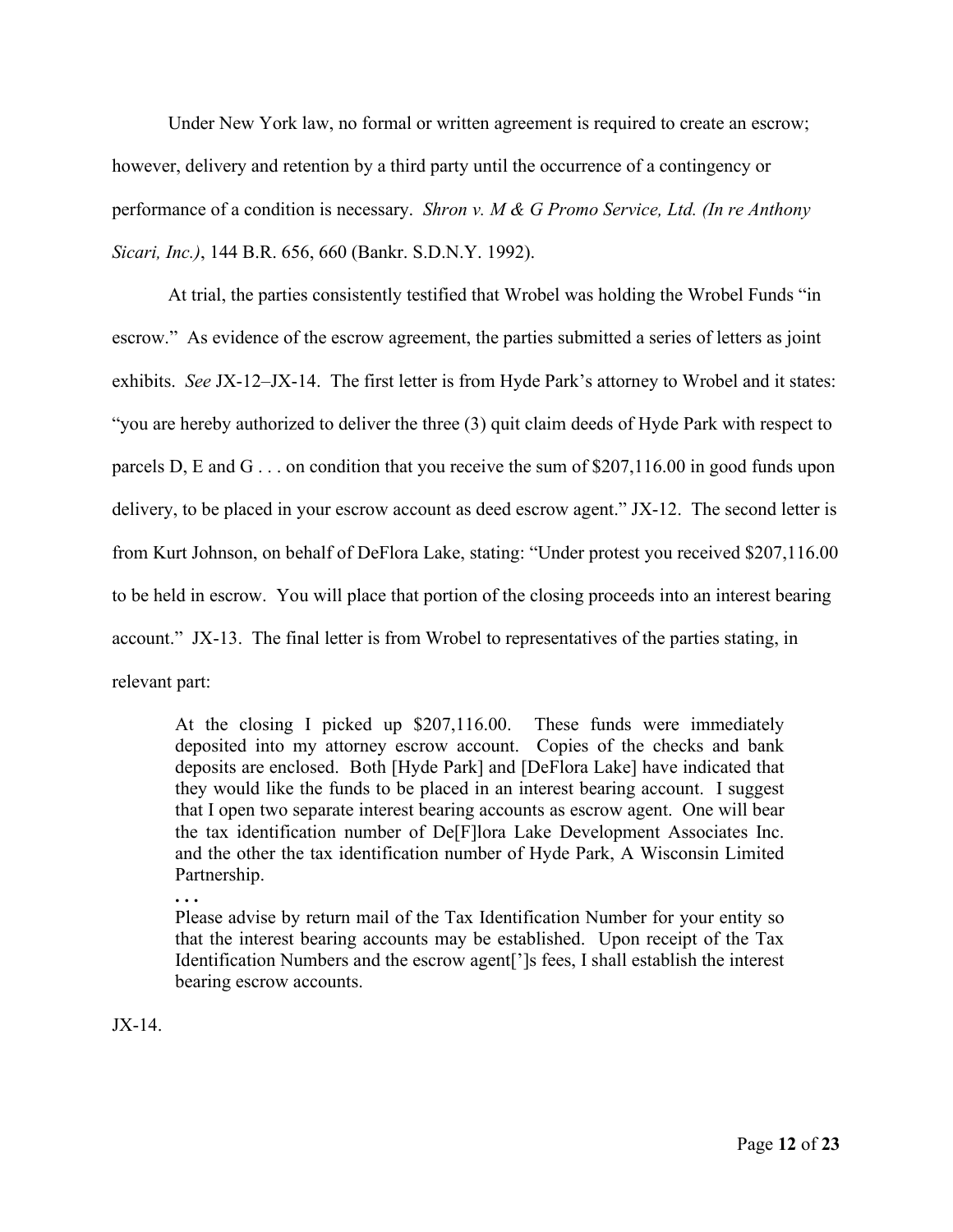These letters make clear the parties' intentions to form an escrow account and yet, the parties never "specifie[d] how or when or if the funds c[ould] ever be released." *DeFlora Lake Dev. Assocs. v. Hyde Park*, 689 F. App'x 93, 94 (2d Cir. 2017). At trial, the parties' testimony confirmed that there was no agreement as to how the funds would be released. 5/9/2018 Tr. Trans. at 57:4–11 ("I know of no specific agreement that created the escrow or the trust conditions under which Mr. Wrobel was to release the funds.") (Mr. Johnson testifying); 5/9/18 Tr. Trans. at 199:24–200:2 ("A: Just that I would hold the money. Q: For how long? A: Until there was an agreement or determination by a Court as to where it would go.") (Mr. Wrobel testifying); 5/10/18 Tr. Trans. at 64:1–13 ("Q: [W]hen the accounts were set up . . . did you have an agreement, a discussion with Mr. Johnson about what the terms of the escrow would before with respect to how, when and if the money could come out of escrow? A: I don't remember a specific discussion other than I think it was both our beliefs. We had to sit down and agree as to what was happening with the money.") (Mr. Weinstein testifying).

Under New York law, the parties have failed to create a valid escrow agreement as there is no condition for release of the Wrobel Funds. [12](#page-12-0) *Animalfeeds Int'l Inc. v. Banco Espirito Santo E Comercial De Lisboa*, 101 Misc. 2d 379, 383, 420 N.Y.S.2d 954, 957 (Sup. Ct. 1979) ("An escrow agreement is valid if the conditions for its termination are spelled out, even though the obligations of the recipient of the fund as to its further application are not.").

#### **b. What legal right does DeFlora Lake have to the Wrobel Funds?**

Having determined that the Wrobel Funds are not held in escrow, the Court must now look to New York law to determine ownership of the Wrobel Funds. "As a general rule, New York law presumes that once funds are deposited in a bank account, the account holder has title

<span id="page-12-0"></span><sup>12</sup> All of the parties' claims to the funds in escrow are also time-barred. *DeFlora Lake Dev. Assocs. v. Hyde Park*, 689 F. Appx. 93, 94–95 (2d Cir. 2017).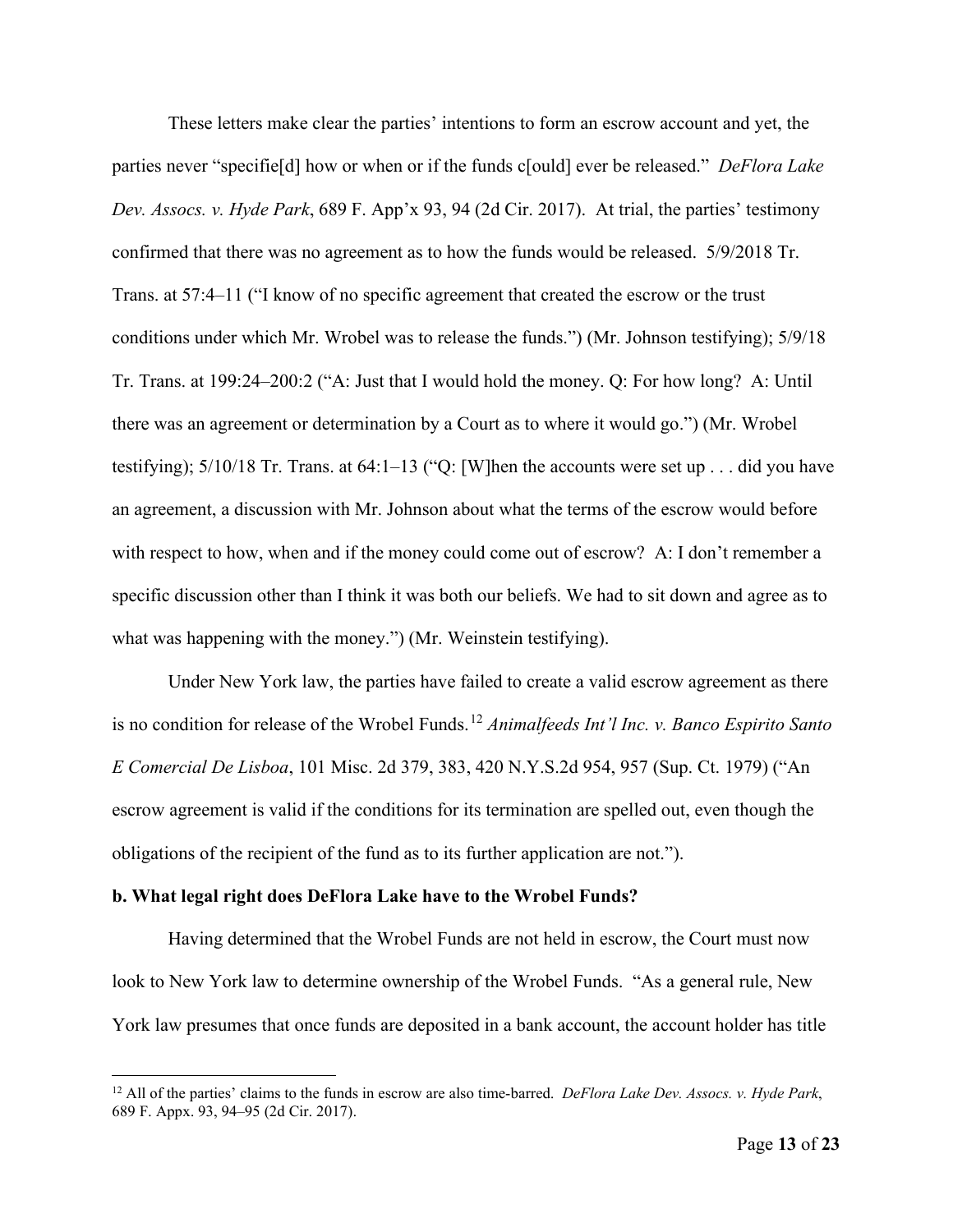to and control over those funds." *Rosen v. Chowaiki & Co. Fine Art Ltd. (In re Chowaiki & Co Fine Art Ltd.*), 593 B.R. 699, 713 (Bankr. S.D.N.Y. 2018). This presumption of ownership can be rebutted by evidence that another person really owns the property by demonstrating that she "exercises control over the property or that the ostensible owner holds the property for his benefit." *Id.*; *see also Karaha Bodas Co., LLC v. Perusahaan Pertambangan Minyak Dan Gas Bumi Negara ("Pertamina")*, 313 F.3d 70, 86 (2d Cir. 2002) ("Under New York law, we proceed from the presumption that Pertamina owns the disputed funds. It is clear, however, that this presumption may be rebutted by evidence that the Republic of Indonesia actually controlled the disputed funds, or that Pertamina merely held the funds for the Republic of Indonesia, in the manner of a trustee.") (cleaned up). Additionally, New York Banking Law § 675(b) states that the making of a deposit into a joint bank account shall constitute "prima facie evidence . . . of the intention of both depositors or shareholders to create a joint tenancy and to vest title to such deposit or shares, and additions and accruals thereon, in such survivor." The statute creates a presumption of joint ownership. *See In re Carella*, 340 B.R. 710, 711 (Bankr. W.D.N.Y. 2006). This presumption of joint ownership "can be overcome by clear and convincing evidence that the joint account has been opened in that form as a matter of convenience only." *Id.*

When the dispute arose over the sale price of Parcels D, E, & G, the Wrobel Funds were intended to be placed in "escrow" until the parties could determine who was entitled to them under Amendment Five. *See* JXs-12,13,14 (letters establishing "escrow" account for Wrobel Funds). Evidence at trial demonstrated that the Wrobel Funds are not held in "escrow"; they are being held in two separate interest-bearing accounts,<sup>[13](#page-13-0)</sup> one in the name of DeFlora Lake Development Assoc Ltd/Lewis D Wrobel Attorney and the other in the name of Hyde

<span id="page-13-0"></span><sup>&</sup>lt;sup>13</sup> Testimony at trial indicated that Wrobel did not wish to be taxed on the interest accumulating on the Wrobel Funds and so the parties agreed to his suggestion of keeping the money in "two separate equal accounts." 5/9/18 Tr. Trans. at 201:18–25. This arrangement was not disputed by either party.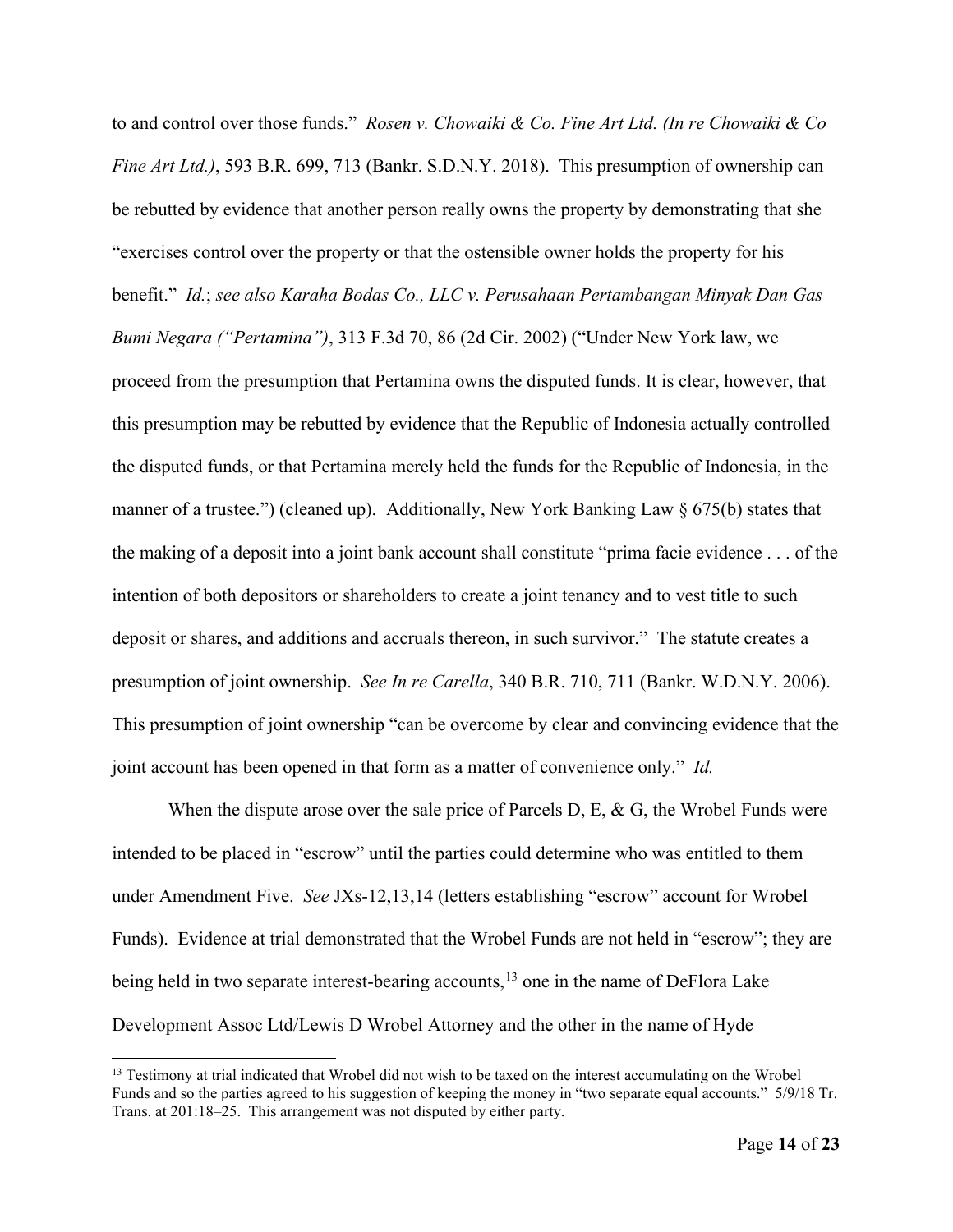Park/Lewis D Wrobel Attorney. JPTO ¶ 23; 5/9/18 Tr. Trans. 209:24–25. Each account bears the tax ID number of either DeFlora Lake or Hyde Park, respectively. 5/9/18 Tr. Trans. at 201:23–25 (Wrobel testimony).

While it is undisputed that the parties did not intend to designate ownership rights through the division of the Wrobel Funds into two separate bank accounts, that is in effect what happened. As stated above, New York law presumes that the party named on the bank account holds title to those funds. The accounts are not jointly held by DeFlora Lake and Hyde Park. They are held by each party and Lewis Wrobel. And only Wrobel had "signature power" on the accounts. 5/9/18 Tr. Trans. at 210:3–5 ("Q: And are you the only one with signature power on the accounts? A: This is correct.") (Wrobel testifying). Wrobel admitted at trial, and it was not disputed, that he did not have a personal interest in the Wrobel Funds. 5/9/2018 Tr. Trans. at 208:19–209:8.

This presumption of ownership of the Wrobel Funds in each account could be overcome by either DeFlora Lake or Hyde Park having demonstrated at trial that it either exercised control over the funds in the account on which it was not named. They did not. Or, the presumption could be overcome by demonstrating that the funds were being held to benefit either party. Without being able to assert claims to the money under the Land Contract and Amendment Five, this is not possible; and the presumption of ownership must stand. DeFlora Lake and Hyde Park are each entitled to the Wrobel Funds that are contained in the bank account bearing their name.

As DeFlora Lake is the legal owner of the Wrobel Funds deposited in its name, those funds are property of the estate.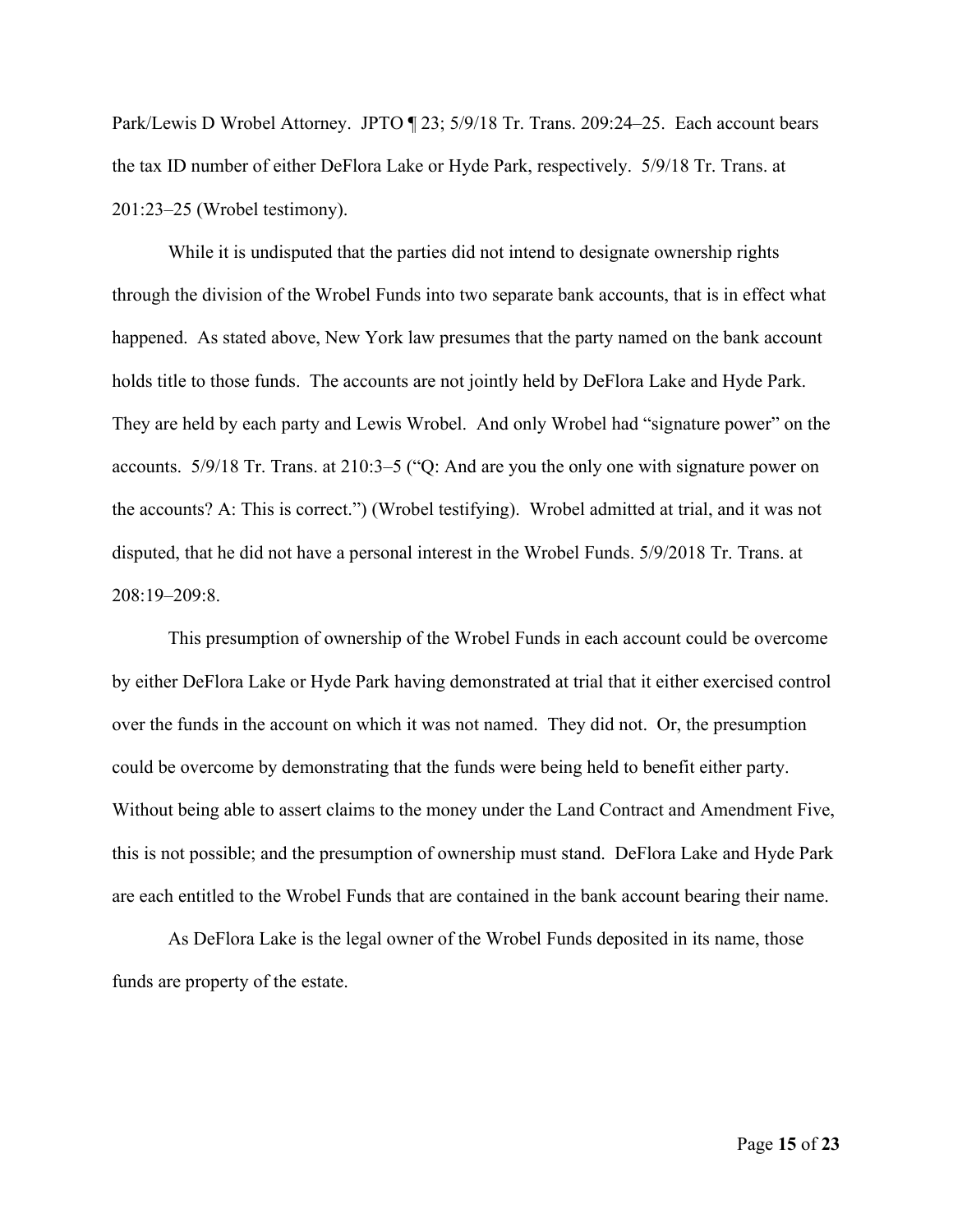### **c. Is this outcome consistent with the laws of equity?**

Having come to the determination that the parties were only entitled to those Wrobel Funds being held in accounts under their own names, the Court wanted to assure itself that such a result was an adequate remedy at law. *Schoenthal v. Irving Trust Co.*, 287 U.S. 92, 94 (1932) ("Suits in equity shall not be sustained in any court of the United States in any case where a plain, adequate, and complete remedy may be had at law. That rule has always been followed in courts of equity.") (cleaned up). In other words, since the parties have already been informed that they have no remedy at law under Amendment Five, the Court must determine whether the legal remedy of dividing the Wrobel Funds according to ownership of each bank account is "adequate and complete" or whether some alternate equitable remedy would be more appropriate. *Carruthers v. Flaum*, 450 F. Supp. 2d 288, 310 (S.D.N.Y. 2006) ("[T]he [equitable] doctrine [of partial performance] holds that an otherwise unenforceable contract for the sale of land may be enforced in equity if plaintiff has relied on defendant's promise and performed some or all of the oral agreement.") (cited and quoted by the District Court in its decision remanding the case to this Court). To this end, the Court resorted to the original intent of the parties for settling a dispute as to value, and ordered them to complete the MAI appraisal process set forth in Amendment Five.

According to Amendment Five, if after obtaining their own MAI appraisals, the parties could not agree on the Fair Market Value, the third appraisal would govern. JX-6, ¶ 8.C(ii). The third appraisal set the Fair Market Value of Parcels D, E, & G at \$2,520,000. ECF No. 71-1. Without taking into account the other credits that Hyde Park had received in the past, this sale alone has pushed the total over the Threshold of \$1.8M.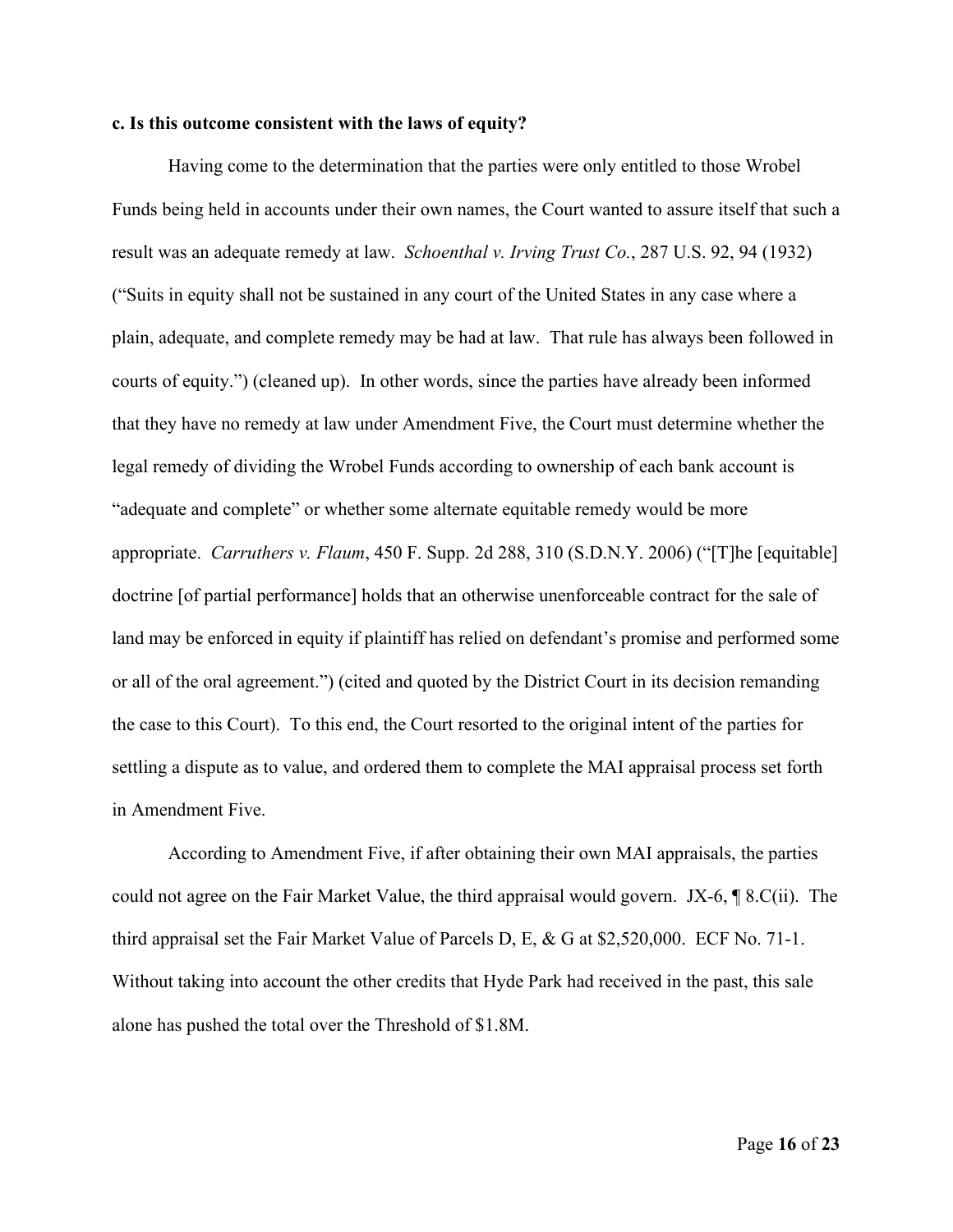Amendment Five provides that "[a]ll net proceeds on sale of any part of or parcel of the P[roperty] shall be paid to [DeFlora Lake] as a reduction of [Hyde Park's] indebtedness to [DeFlora Lake] . . . until the gross sales price and credits . . . on all accumulated sales is equal to \$1,800,000." JX-6,  $\P$  12. It goes on to state that "[a]fter closings of gross sales including credits . . . greater than \$1,800,000 . . . Hyde Park shall retain an amount equal to fifty (50%) percent of any net sale price and the remaining balance available shall be paid to DeFlora Lake." *Id.* As the District Court notes, paragraph 12 of Amendment Five "appears to be ambiguous." Remand Dec. & Or. at 10.

The Court considered how the proceeds should be divided if it were to proceed under Amendment Five. The Court first calculated whether the Threshold was met as follows: Threshold: \$1,800,000.00 Hyde Park's prior credits to Threshold: - \$534,231.58 Amount needed to hit Threshold:  $$1,265,768.42$ 

Amount of Credit from sale of Parcels D, E, & G: \$2,520,000.00

The "net sale price" could simply mean the Wrobel Funds. After all, they are indisputably the net proceeds of the sale of Parcels D, E,  $\&$  G if no credits are taken into consideration. Thus, it is possible that the parties meant that they would share only the "actual" net proceeds of any sale once the imaginary "credits" were applied to reach the Threshold. Such an interpretation is in line with the actions of the parties directly following the dispute. They split the proceeds 50/50 and held them in "escrow" until it could be determined whether the Threshold had been met.

The "net sale price" could also mean that the parties would share in the net proceeds of the sale as if the sales price were the Fair Market Value as determined by the MAI appraisal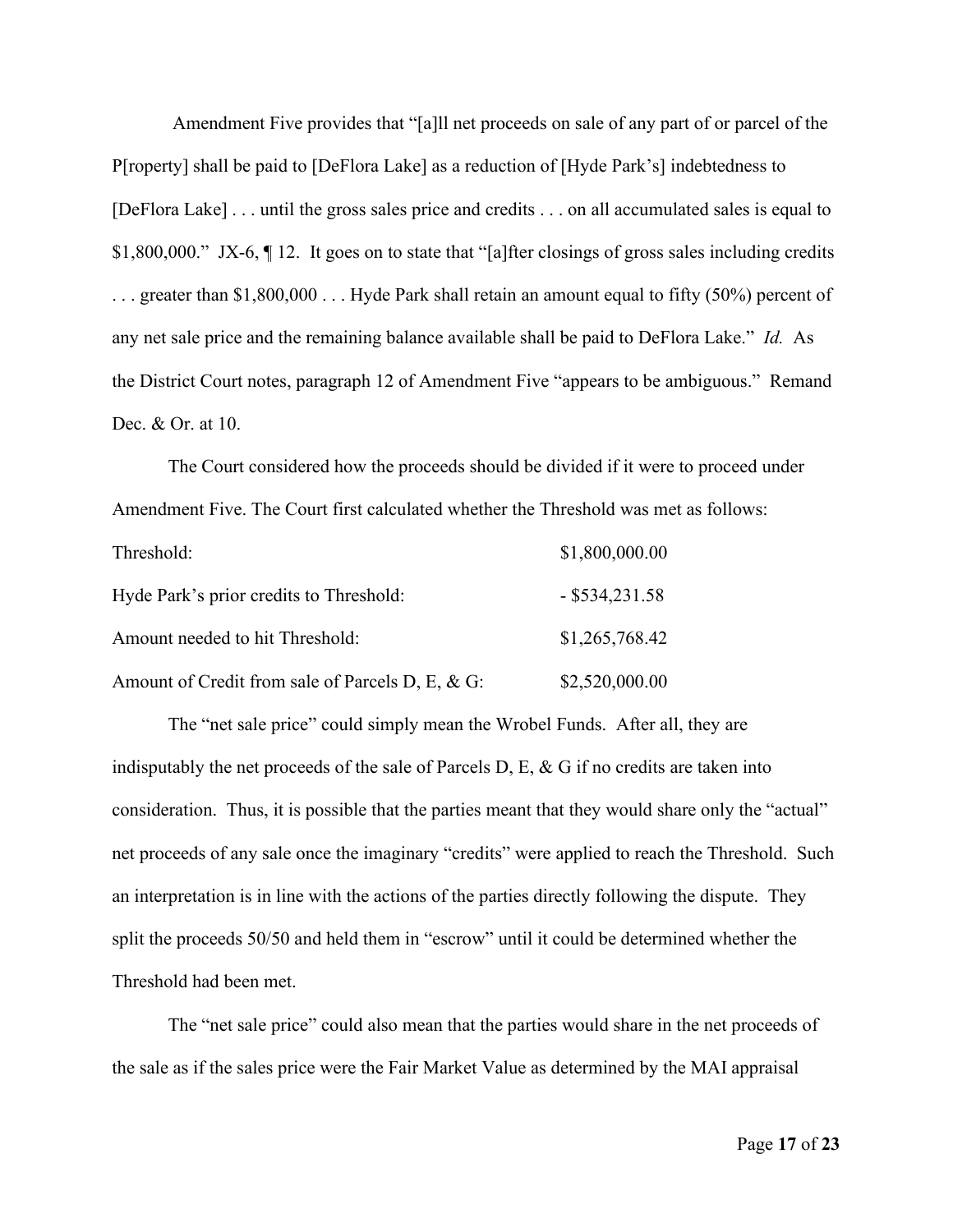process. If this were the case, the proceeds of the sale would fall somewhere between \$629,347.58 and \$1,259,231.58, depending on whether one deducted the costs from the sale, including the taxes paid at closing.<sup>[14](#page-17-0)</sup> Hyde Park argued to the Court that it should be entitled to all of the Wrobel Funds under Amendment Five as paragraph 12 states: "[a]ny amounts due [Hyde Park] when gross sale proceeds and credits are greater than \$1,800,000 shall be paid in cash by [DeFlora Lake?] to [Hyde Park]." JX-6, ¶ 12.

When read on its own, this sentence tends to suggest that DeFlora Lake is required to turnover all "cash" to Hyde Park. However, "fundamental contract law requires the parties' intent to be discerned by reading the contract as a whole, and by considering all its clauses together to determine if and to what extent one may modify, explain or limit another." *Allendale Mut. Ins. Co. v. Excess Ins. Co., Ltd.*, 992 F. Supp. 271, 274 (S.D.N.Y. 1997). The sentence immediately preceding the one relied on by Hyde Park states: "[a]ll credits given pursuant to paragraph 8 shall be treated as cash payments by [DeFlora Lake]." JX-6, ¶ 12. This sentence tends to suggest that Hyde Park should not receive any of the "cash" as Hyde Park has received a credit of over \$1.2M under paragraph 8. Under this interpretation, all of the Wrobel Funds go to DeFlora Lake. A position advocated by DeFlora Lake.

The most logical interpretation of the phrase "net sale price" is that it refers to the actual proceeds received at the time of closing and not to the imaginary proceeds of a sale that never occurred. Such an interpretation is bolstered by the parties' acquiescence to split the Wrobel Funds equally into two separate accounts immediately following the dispute in 1999. Additionally, such an interpretation is consistent with the parties' legal rights to the Wrobel

<span id="page-17-0"></span><sup>&</sup>lt;sup>14</sup> How the taxes should have been paid and who should bear those costs was hotly contested at trial. Hyde Park insists that it is entitled to a credit for the taxes under Amendment Five as it was DeFlora Lake's responsibility to pay them. DeFlora Lake insists that it paid the taxes at closing, as required. Ultimately, the dispute need not to be resolved for purposes of this Decision as, no matter how it is calculated, the Wrobel Funds fall short of these numbers.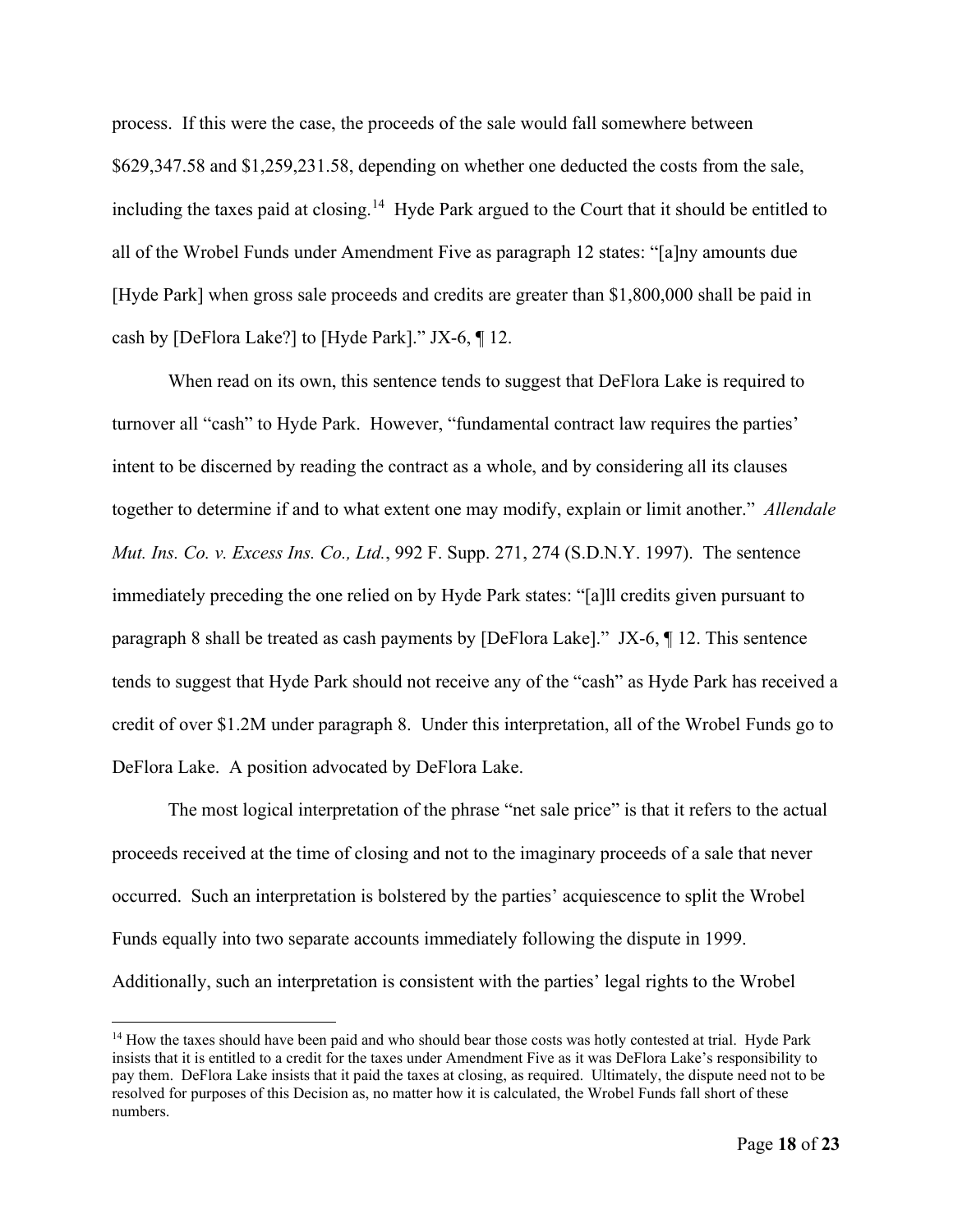Funds under New York banking law. The Court holds that the aforementioned remedy at law is adequate.

# **2. Whether DeFlora Lake has an interest in the deeds and whether the deeds are property of the estate?**

As to the deeds, those are in a true escrow account. Under New York law, no formal or written agreement is required to create an escrow, however, delivery and retention by a third party until the occurrence of a contingency or performance of a condition is necessary. *Shron v. M & G Promo Service, Ltd. (In re Anthony Sicari, Inc.)*, 144 B.R. 656, 660 (Bankr. S.D.N.Y. 1992).

Amendment Five contains the escrow agreement. JX-6, ¶ 10 ("All such deeds with grantee left blank shall be held in escrow by the Deed Escrow Agent, named below."[15\)](#page-18-0). It is not disputed that the deeds were delivered to Wrobel who holds them as a third-party depositary. Paragraph 10 of Amendment Five provides, in relevant part, that: "The Deed Escrow Agent shall release the pertinent instrument signed by either D[eFlora] L[ake] or H[yde] P[ark] from escrow for each closing upon precise written instruction signed by D[eFlora] L[ake]. JX-6, ¶ 10.

The rights and responsibilities of the Deed Escrow Agent are prescribed in paragraphs 18–21 of Amendment Five. JX-6. Paragraph 18 provides that the Deed Escrow Agent shall hold the Deeds in escrow "until such time as precise written instructions are provided by D[eFlora] L[ake] or H[yde] P[ark] as to the disposition of each deed." And paragraph 21, provides payment for Wrobel's services and provides that in the event of non-payment, the escrow agreement is terminated and the deed should be delivered to "D[eFlora] L[ake] and H[yde] P[ark] respectively."[16](#page-18-1) Even though Amendment Five is ambiguous as to how each deed is to be

<span id="page-18-0"></span><sup>&</sup>lt;sup>15</sup> Wrobel is named as the "Deed Escrow Agent" in paragraph 18. JX-6.

<span id="page-18-1"></span><sup>&</sup>lt;sup>16</sup> Hyde Park had executed seven quitclaim deeds with grantee left blank and DeFlora Lake had executed seven deeds with grantee left blank. JX-6, ¶ 10.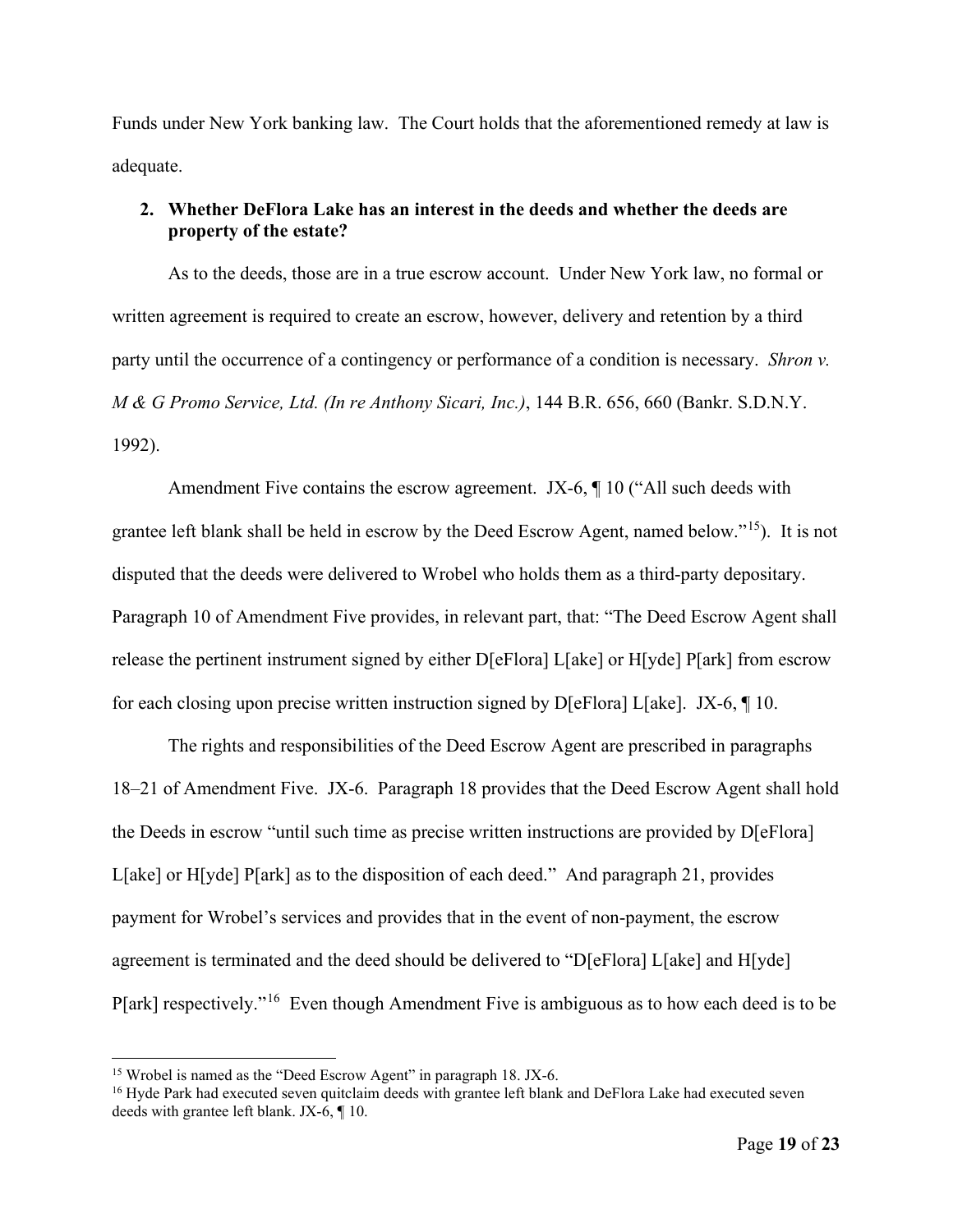released—either upon written instruction from DeFlora Lake or upon written instructions provided by both Hyde Park and DeFlora Lake—either party could simply stop paying Wrobel for his services and take back control of the deeds. Outside of these scenarios, the delivery of the deeds to Wrobel is irrevocable. *See Hassett v. Blue Cross & Blue Shield of Greater N.Y. (In re O.P.M Leasing Srvs., Inc.)*, 46 B.R. 661 (Bankr. S.D.N.Y. 1985) ("[W]hile the property is in the hands of the depositary it must be beyond the possession and control of the grantor.").

As this agreement provides for how and when the deeds may be released, it is a true escrow agreement.

#### **a. Whether deeds held in escrow are property of the estate?**

"After the debtor's property interest is determined under state law, federal bankruptcy law will dictate to what extent that interest is property of the estate." *In re Rosenshein*, 136 B.R. 368, 372 (Bankr. S.D.N.Y. 1992) (citing *In re N.S. Garrott & Sons*, 772 F.2d 462, 466 (8th Cir.1985), *rehearing den.* (Oct. 14, 1985) (en banc). Under New York law, a debtor who deposits property in escrow retains legal title to the property ownership until the escrow conditions are met. *Musso v. N.Y. State Higher Education Srvs Corp.* (*In re Royal Business School, Inc.)*, 157 B.R. 932, 940 (Bankr. E.D.N.Y. 1993) (Duberstein, C.J.); *Rosenshein*, 136 B.R. at 374 ("Unless or until the conditions of the escrow arrangement are satisfied, the debtors continue to have a beneficial interest in the Acquisition fund, which interest constitutes property of the estate within the meaning of 11 U.S.C. § 541."). Under § 541 of the Bankruptcy Code, property of the estate includes all legal or equitable interests the debtor has in any property "by whomever held." Of course,  $\S$  541 does not expand debtor's rights beyond those that were available to him upon the filing date of the petition. *In re Gonzalez*, 559 B.R. 326, 329–30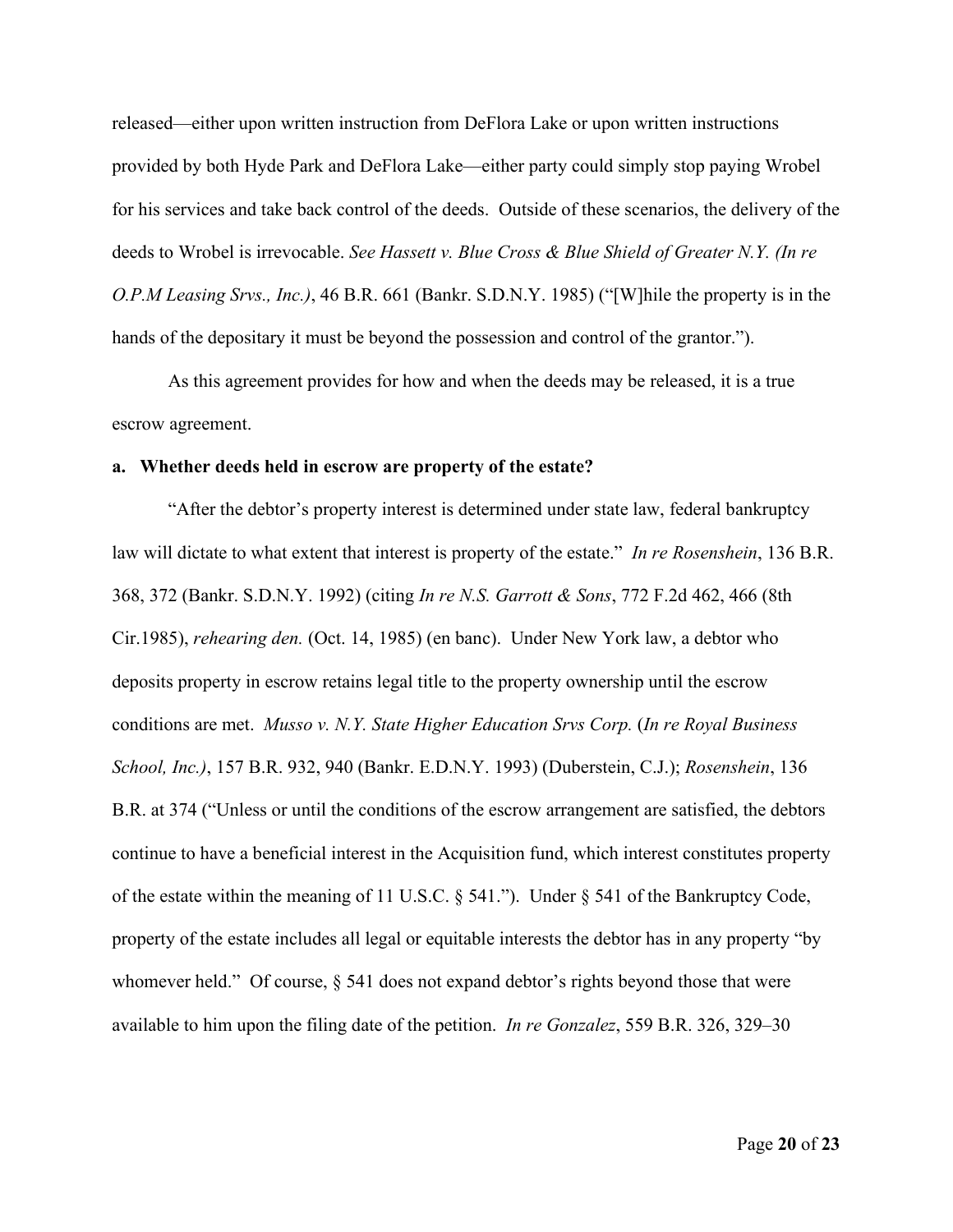(Bankr. E.D.N.Y. 2016) ("A trustee takes no greater rights than the debtor had on the date of filing the petition.).

Under the escrow agreement here, whatever interests DeFlora Lake had in the escrowed deeds as of the petition date are property of the estate. This includes the right to exercise control over the release of the deeds to third parties (in accordance with Amendment Five) and the right to take back control of its deeds upon termination of the escrow agreement. JX-6, ¶ 10, 18–21.

### **3. Whether Wrobel is a "custodian" under the Bankruptcy Code?**

Escrow agents are generally not considered "custodians" under  $\S 101(11)$  of the

Bankruptcy Code because they are not "engaged in the general administration of the debtor's

assets for the benefit of creditors." *In re Camdenton United Super, Inc.*, 140 B.R. 523, 525

(Bankr. W.D. Mo. 1992). The Bankruptcy Code defines a "custodian" in one of the following

three ways:

(A) receiver or trustee of any of the property of the debtor, appointed in a case or proceeding not under this title;

(B) assignee under a general assignment for the benefit of the debtor's creditors; or

(C) trustee, receiver, or agent under applicable law, or under a contract, that is appointed or authorized to take charge of property of the debtor for the purpose of enforcing a lien against such property, or for the purpose of general administration of such property for the benefit of the debtor's creditors.

11 U.S.C. § 101(11). There has been no evidence presented to the Court that Wrobel was

holding either the deeds or the Wrobel Funds for the benefit of DeFlora Lake's general creditors.

It is undisputed that the purpose of giving the deeds and Wrobel Funds to Wrobel was to settle a

two-party dispute between DeFlora Lake and Hyde Park. *Camdenton United*, 140 B.R. at 526

("The escrow agreement came about to resolve a dispute that arose at the time of closing the sale

of Debtor's assets. . . . An escrow agreement which allows such a narrow possibility for a small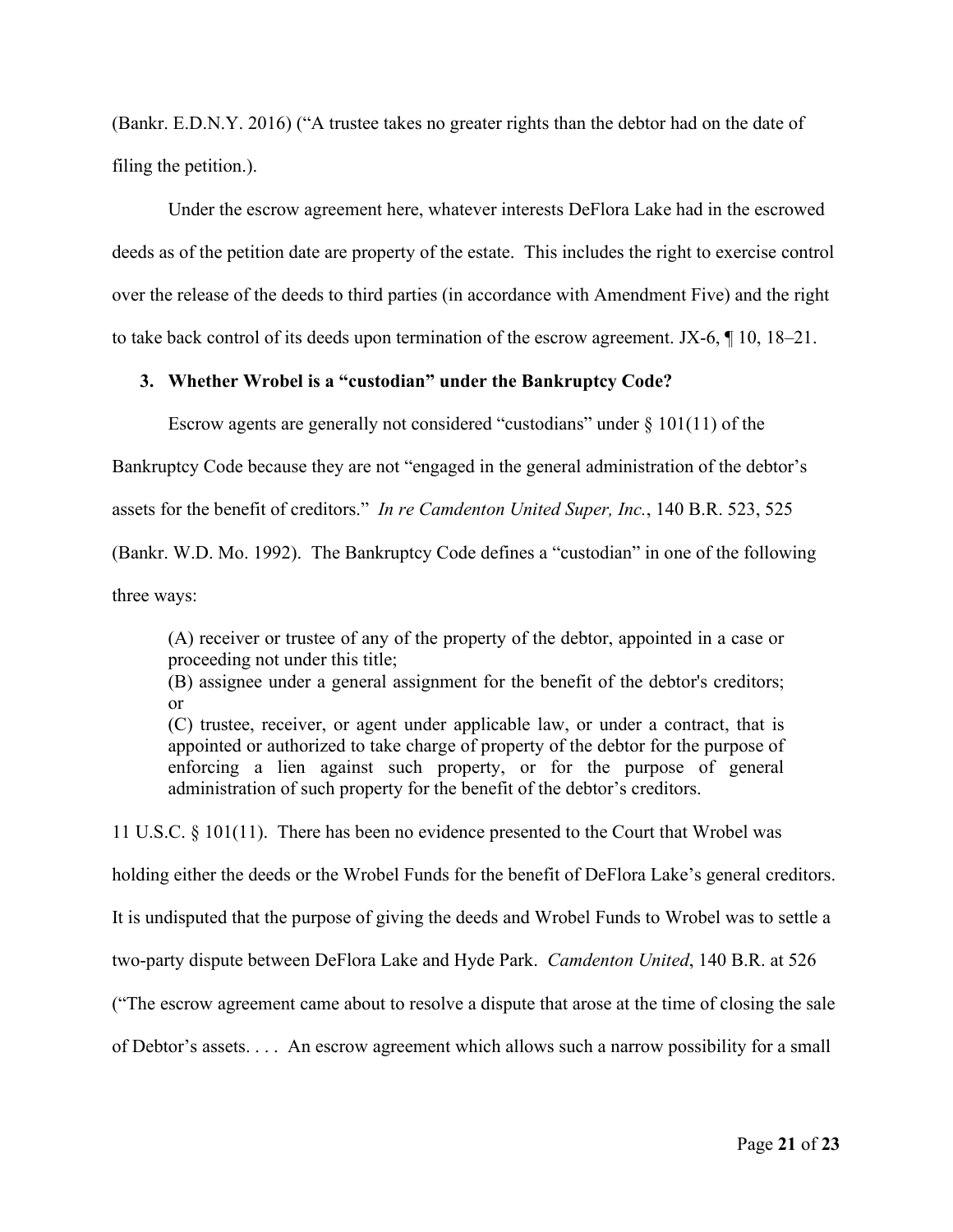or non-existent class of creditors to reach the escrow funds is far from the general administration of a debtor's assets for the benefit of creditors.").

Wrobel is not a "custodian" under the Bankruptcy Code.

### **4. Whether the Wrobel Funds or the deeds should be "turned over" to DeFlora Lake?**

As Wrobel is not a "custodian," § 543 is inapplicable here, as that section governs turnover of property by a custodian. Section 542(a) governs turnover of property of the estate held by an entity that is not a custodian. 11 U.S.C.  $\S$  542(a). That section states:

an entity, other than a custodian, in possession, custody, or control, during the case, of property that the trustee may use, sell, or lease under section 363 of this title, or that the debtor may exempt under section 522 of this title, shall deliver to the trustee, and account for, such property or the value of such property, unless such property is of inconsequential value or benefit to the estate.

11 U.S.C. § 542(a). A debtor under chapter 11 of the Bankruptcy Code is a debtor in possession and has all the rights and powers of a trustee under the Bankruptcy Code. 11 U.S.C. §§ 1101(1), 1107(a). A debtor in possession has the power to bring turnover proceedings to recover property of the estate under § 542. *Int'l Asset Recovery Corp. v. Thomson McKinnon Sec. Inc. (In re Thomson McKinnon Sec. Inc.)*, 335 B.R. 520, 525 (S.D.N.Y. 2005) ("[T]he Code permits turnover proceedings to be brought only by a trustee or debtor in possession.").

DeFlora Lake is a debtor in possession and is entitled to the turnover of property of the estate from Wrobel. The Court has found that the Wrobel Funds held in the name of DeFlora Lake are property of the estate and must be turned over to DeFlora Lake. The Wrobel Funds that are being held in Hyde Park's name are not property of the estate and do not need to be turned over. The deeds being held in escrow are not subject to turnover unless and until the conditions set forth in the escrow agreement are met.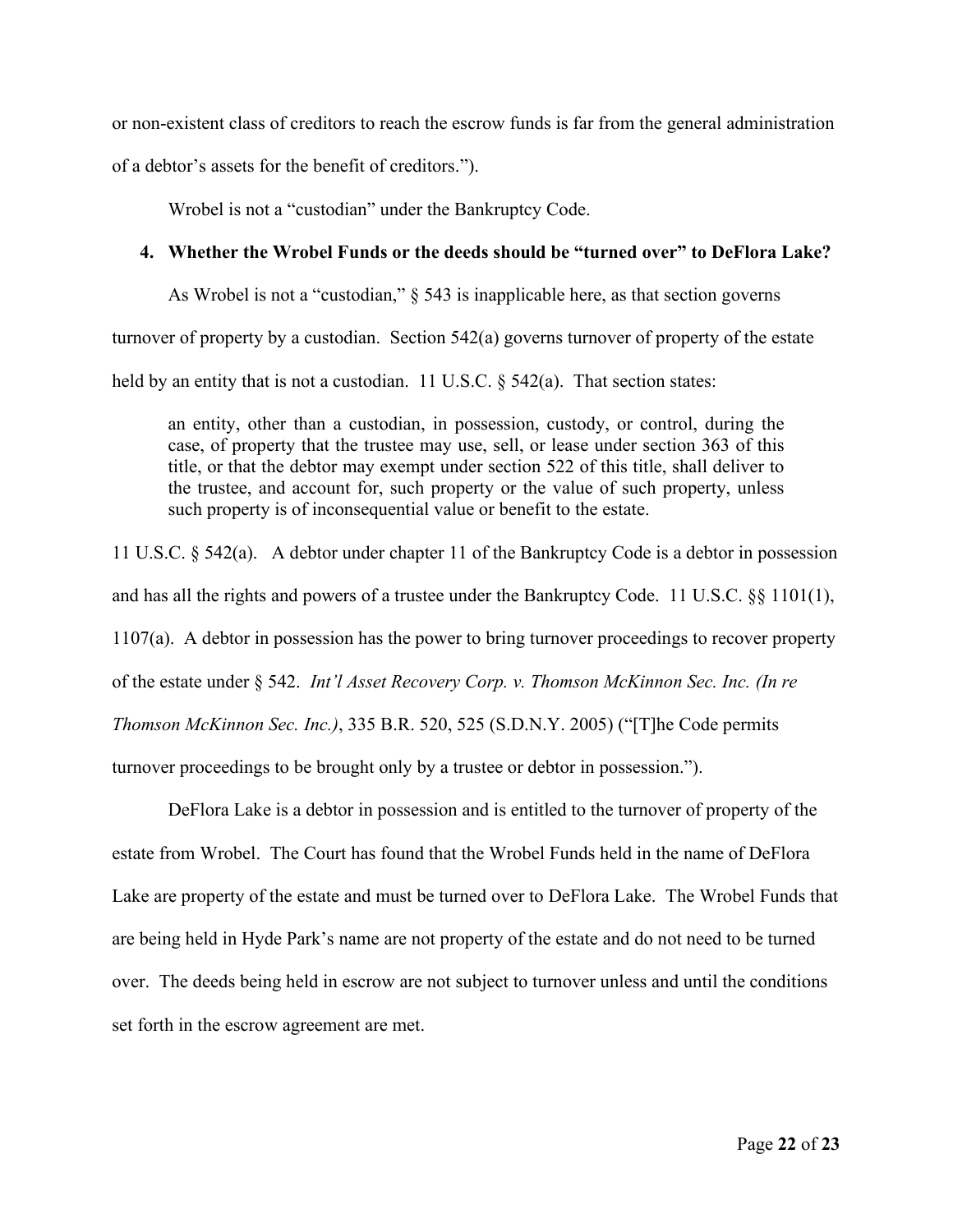# **Conclusion**

For the foregoing reasons, the Court expands its prior order of January 10, 2020 to include the holdings stated herein, as it was directed to do by the District Court in its March 29, 2021 order.

**Dated: April 29, 2021 Poughkeepsie, New York**



**/s/ Cecelia G. Morris**

**Hon. Cecelia G. Morris Chief U.S. Bankruptcy Judge**

**\_\_\_\_\_\_\_\_\_\_\_\_\_\_\_\_\_\_\_\_\_\_\_**

Page **23** of **23**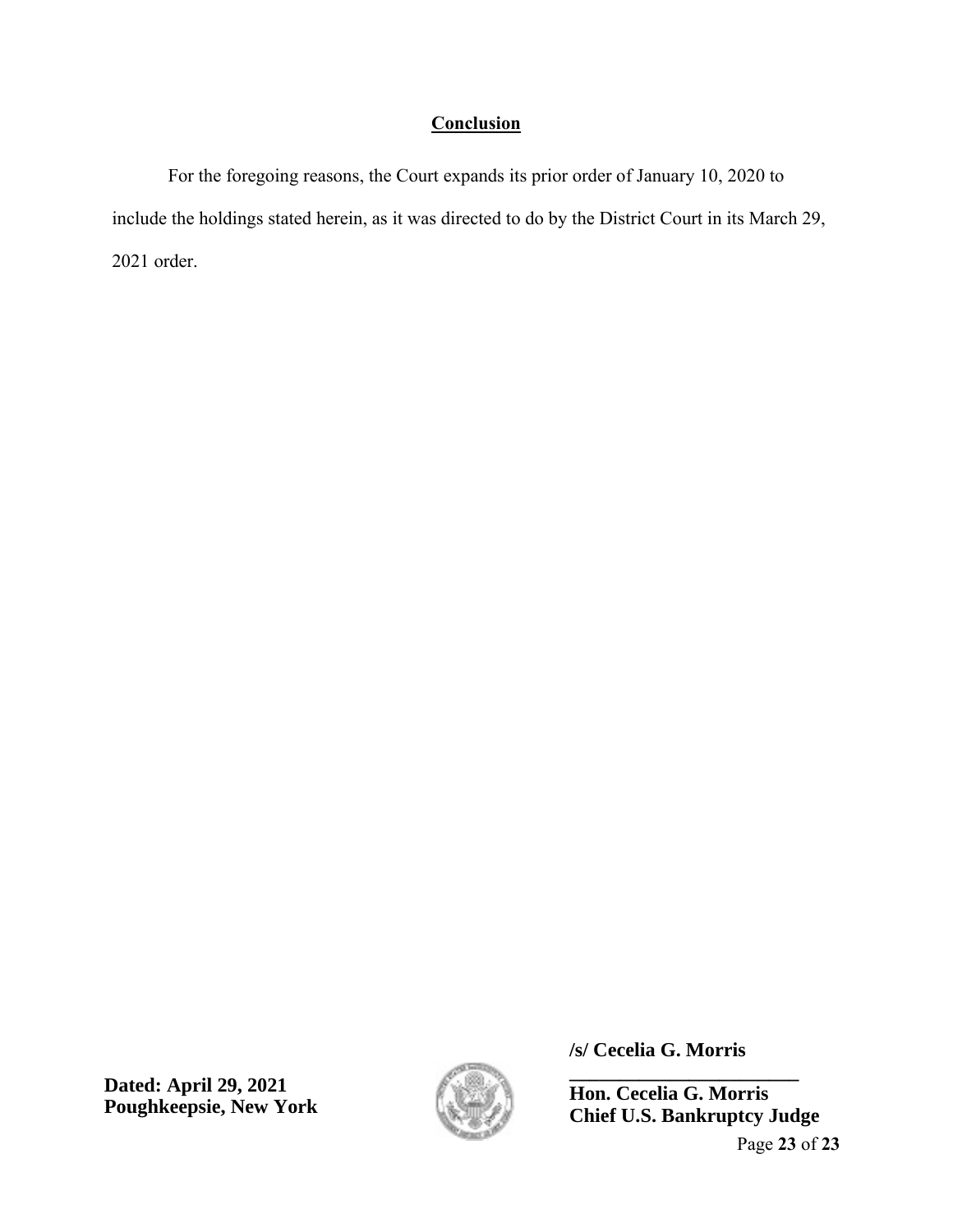# UNITED STATES BANKRUPTCY COURT SOUTHERN DISTRICT OF NEW YORK

----------------------------------------------------------------------------X

In re: Chapter 11 Case No. 17-35318-cgm

DeFLORA LAKE DEVELOPMENT ASSOCIATES, INC., A New York Corporation,

Debtor. -------------X DeFLORA LAKE DEVELOPMENT ASSOCIATES, INC., A New York Corporation,  $\qquad \qquad$  Adv. Pro. No.

17-09006-cgm

Plaintiff,

-against-

HYDE PARK, a Wisconsin Limited Partnership, LEWIS WROBEL, as Escrow Agent only, not personally,

Defendants.

------------------------------------------------------------------------------X

# **DECISION AND ORDER**

The DeFlora Lake Development Associates, Inc (the "Debtor) filed the aboveencaptioned adversary proceeding on March 3, 2017, by the filing of a Complaint (DKT 1) and Amended Complaint (ECF Dkt 8) seeking a declaratory judgment that certain assets held by the Defendant Lewis Wrobel ("Wrobel"), which consists of two accounts established from the net proceeds of a sale of real estate in 1999, (collectively The "Wrobel Funds") and certain deeds and ancillary documents currently being held by Wrobel (The Deeds") are property of the estate pursuant to 11 USC §541; that Hyde Park has no separate or independent claim to the Wrobel Funds or the Deeds superior to that of the Debtor or other creditors of the estate; to determine what, if any claim, Hyde Park has as a creditor of the bankruptcy estate, and for an Order directing Wrobel to turn over the Wrobel Funds and Deeds pursuant to 11 USC §543. Hyde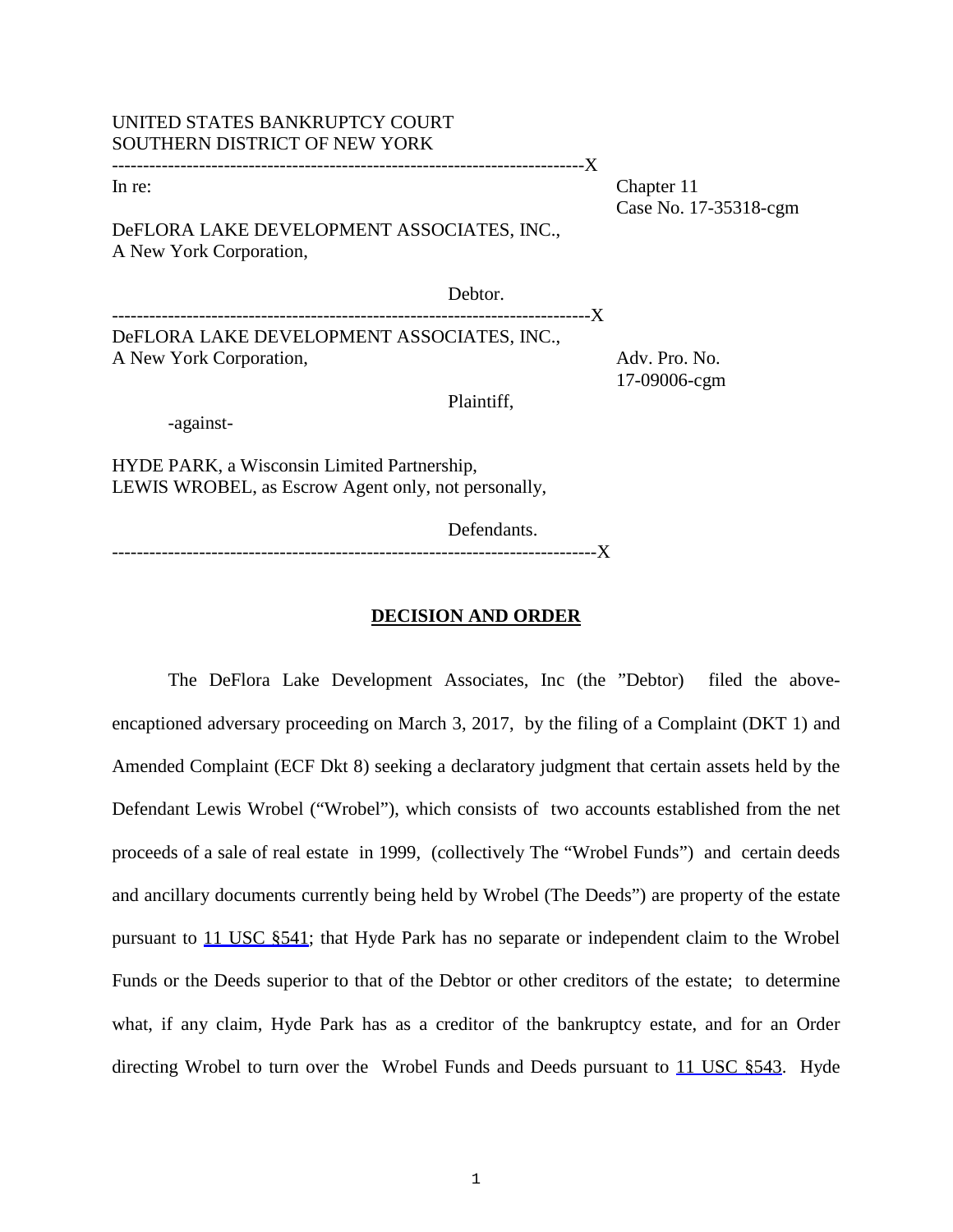Park filed an Answer (ECF Dkt 19) denying the essential elements of the First Amended Complaint. A trial was held on May 9, 2018 and May 10, 2018.

At trial the testimony of the parties and agreed exhibits evidenced that the parties had entered into a Land Contract on December 1, 1980 (JX-1) which was thereafter amended five times including an Amendment No. 5 dated December 31, 1995 ("Amendment 5") (JX-6). Amendment No. 5 included an agreement for the division of the net proceeds of sale of property after a threshold of \$1,800,000.00 of gross sales price was reached. ("the Threshold"). Testimony further evidenced that, prior to 1999, there had been some sales of property pursuant to the terms of Amendment No. 5, the proceeds of which aggregated \$534,231.58 (Tr 05/10/18, pg. 118, DKT 14).

In 1999, DeFlora located a buyer for several parcels of property (the "Property") which was ultimately sold for \$900,000.00.

At trial the court accepted testimony that following the sale of the Property in September 1999, the parties deposited the sum of \$270,116.00 (being the total net cash proceeds from the sale of the Property) with Wrobel (JX-12-13, Tr. 5/9/18, pgs. 54, 456, DKT 49) which sum was first deposited by Wrobel into his escrow account (JX-14, Tr 05/09/18. pgs. 201-202, DKT 49), and then, at the request of the parties, into two separate interest bearing accounts with the understanding that interest earned on these accounts would be paid to, and the taxes thereon would be paid by, each party as their interest appeared. (the "DeFlora Account" and the "Hyde Park Account", respectively). The court further accepted testimony that the sum of \$1,472.07 was removed from the DeFlora Account and paid to a judgement creditor of DeFlora (PX-1, Tr 5/9/18, pg. 203, Tr 5/10/18, pg. 117, DKT 40 & 49).

The Court has been advised as of November 19, 2019, the amounts held by Lewis Wrobel in the DeFlora Account is \$113,888.04 and amounts held by Wrobel in the Hyde Park Account is \$ 116,529.81.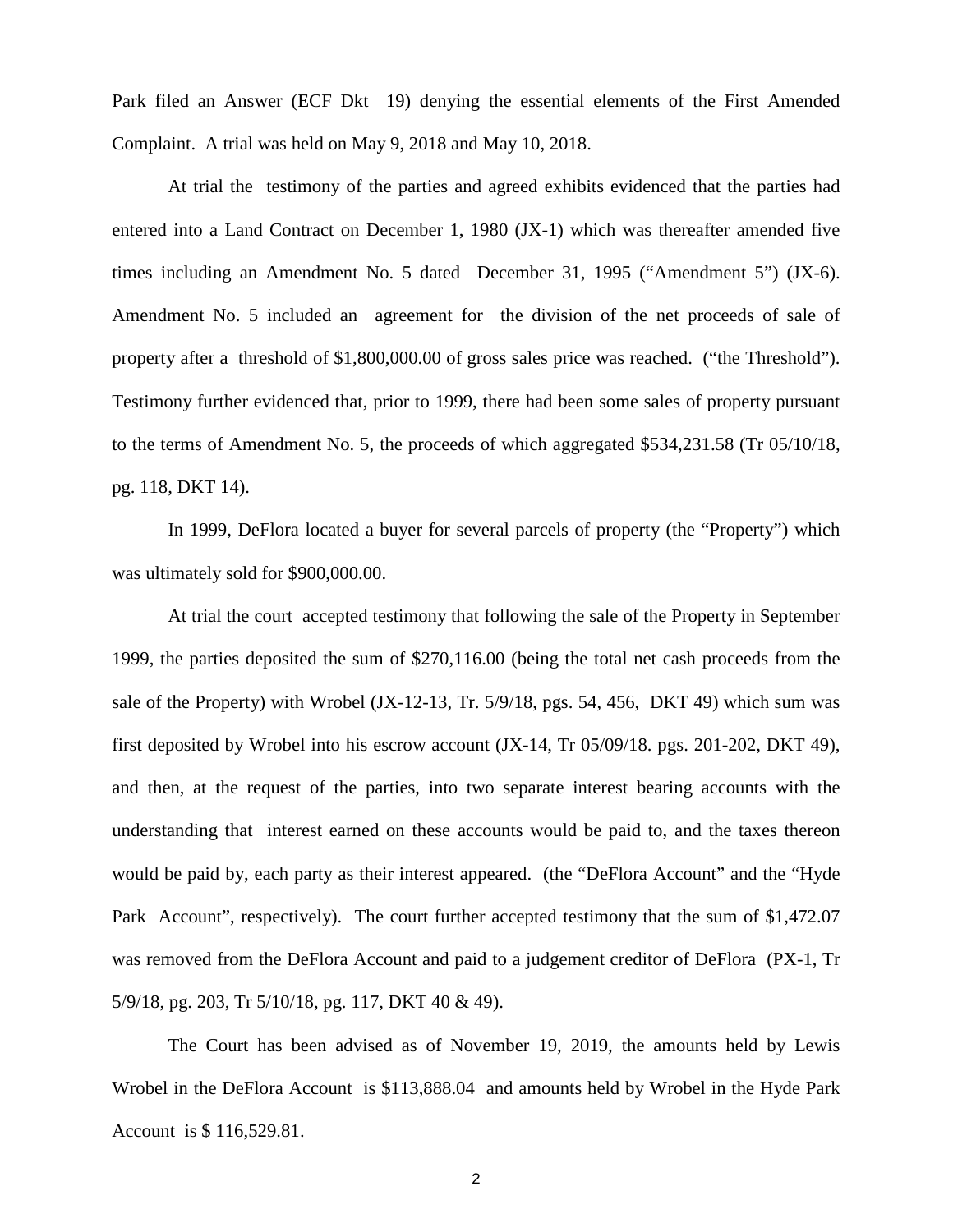At the conclusion of the Plaintiff's case, Hyde Park moved to dismiss the First Amended Complaint. (Tr.5/9/18 pg. 214, DKT 49) The Court denied the motion except found and concluded, as a matter of New York law, that the Wrobel Funds were not held in escrow and that the Debtor has an interest in the Wrobel Funds (Tr. 5/9/18 pg. 223, DKT 49) and deferred to the conclusion of the case its determination of the Debtor's interest in the Wrobel Funds.

At the conclusion of testimony (Tr. 5/10/18, pg. 117, DKT 40) the Court confirmed its ruling that the Wrobel Funds were not held in escrow and determined that it would look to Amendment No. 5 to determine how the Wrobel Funds were to be divided between the parties when the Threshold, as defined in Amendment No. 5, was reached (Tr. 5/10/18 pg. 117 – 118, DKT 40).

The Court found (Tr. 5/10/18, page 118, DKT 40) that the sales price obtained by DeFlora in 1999 might not represent the best determination of the value of the Property and, relying on the terms of Amendment No. 5, directed each party to obtain an appraisal to determine the Fair Market Value of the Property as of the sale date in September, 1999.

The Debtor obtained an appraisal which valued the Property, as of the date of sale, at \$1,530,000.00 (DKT 45) and Hyde Park obtained an appraisal which valued the Property, as of the date of sale, at \$3,100,000.00 (DKT 46). Because the Parties were unable to agree on the Fair Market Value of the Property as of the sale of the Property, the Court, in reliance on the language of Amendment No. 5, directed the parties to obtain a third appraisal of the Property. The third appraisal was provided by McGrath & Company, Inc., and valued the Property as of the date of sale at \$2,525,000.00 (DKT 71).

At the continued hearing on this matter held December 3, 2019, and upon review of the Third Appraisal and oral argument of the Parties, the Court found that Amendment No. 5 provided for a Threshold of the gross sales price of \$1,800,000.000 and that the Threshold has been met. Based on that finding, the Court concluded that Hyde Park is entitled to a reduction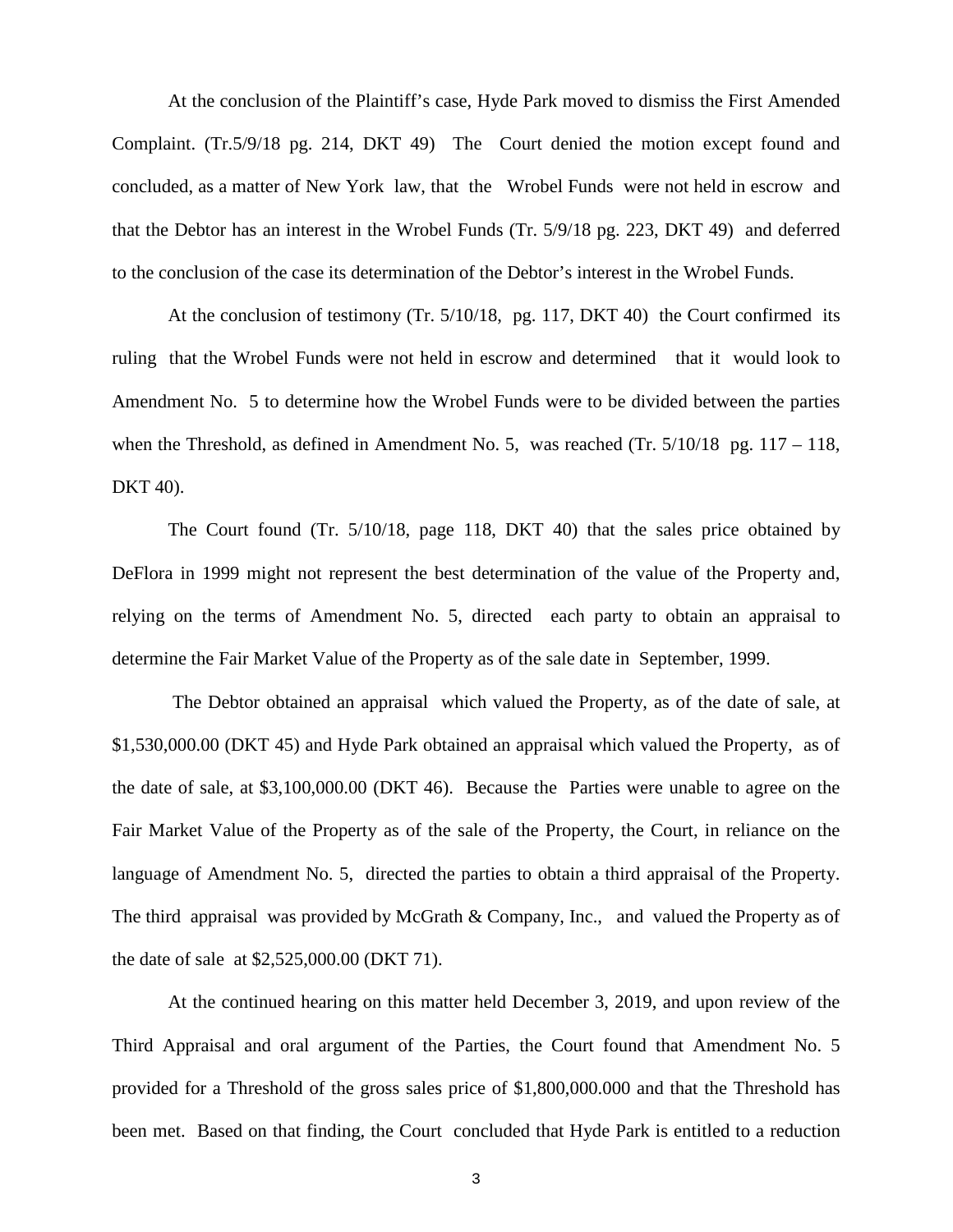of Hyde Park's obligation under Paragraph 4 of Amendment No. 5 and is entitled to an amount equal to one half of the net sale proceed held by Wrobel. The Court further concluded the Debtor is entitled to an amount equal to one half of the net sales proceeds held by Wrobel, as property of the bankruptcy estate.

The Court further found at the conclusion of testimony (Tr 5/10/18, pg. 169 DKT 40) that the Deeds held by Wrobel are being held pursuant to a valid escrow arrangement and are not property of the estate but concluded that the Debtor has certain the rights to the Deeds, including possession, collection of rent and sales, which rights are property of the estate, and further that either party has the right to sell the remaining parcel with the proceeds to be divided in the same manner as the Court determined is the distribution of Wrobel Funds between the parties (Tr 5/1018, pg. 119 ECF Dkt 40).

Having rendered a decision on all aspects of the Complaint, it is hereby **ORDERED** as follows:

1. The DeFlora Account is Property of the Estate

2. The Hyde Park Account is not Property of the Estate.

3. Lewis Wrobel shall immediately close the DeFlora account and deliver all sums on deposit to Elizabeth A. Haas, Esq, as counsel for DeFlora, to hold the same in escrow pending further order of this court.

4. Wrobel shall immediately close the Hyde Park Account and deliver all sums on deposit to Leonard Benowich, Esq, as counsel for Hyde Park.

5. The Deeds which were delivered to Mr. Wrobel in accordance the provisions of Amendment No. 5 were delivered in escrow and shall be retained by Mr. Wrobel subject to the provisions of Paragraph 21 of Amendment No. 5.

6. The Debtor retains rights to the Deeds, including possession, collection of rent and, in the event of a sale of the property, one half of the proceeds of any sale shall be deemed

4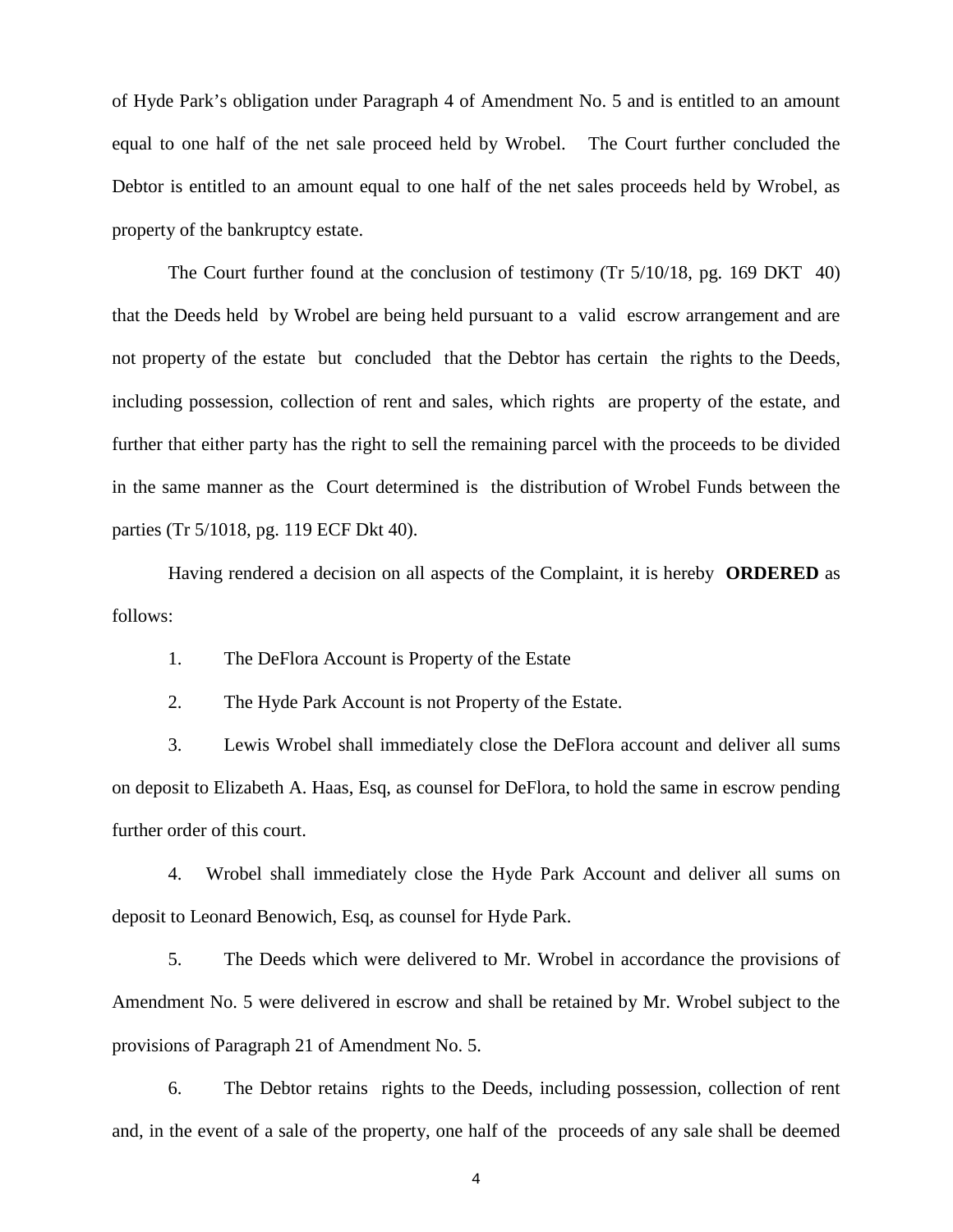property of the estate and delivered to the Debtor's counsel, Elizabeth A. Haas, Esq., PLLC, and the balance shall be delivered to Hyde Park's counsel, Leonard Benowich, Esq.

7. That upon entry of this Order and the filing of the Certification by Mr. Wrobel regarding the disposition of the funds, this Clerk shall file a Notice closing this adversary proceeding.

**Dated: January 10, 2020 Poughkeepsie, New York**



**/s/ Cecelia G. Morris**

**\_\_\_\_\_\_\_\_\_\_\_\_\_\_\_\_\_\_\_\_\_\_\_ Hon. Cecelia G. Morris Chief U.S. Bankruptcy Judge**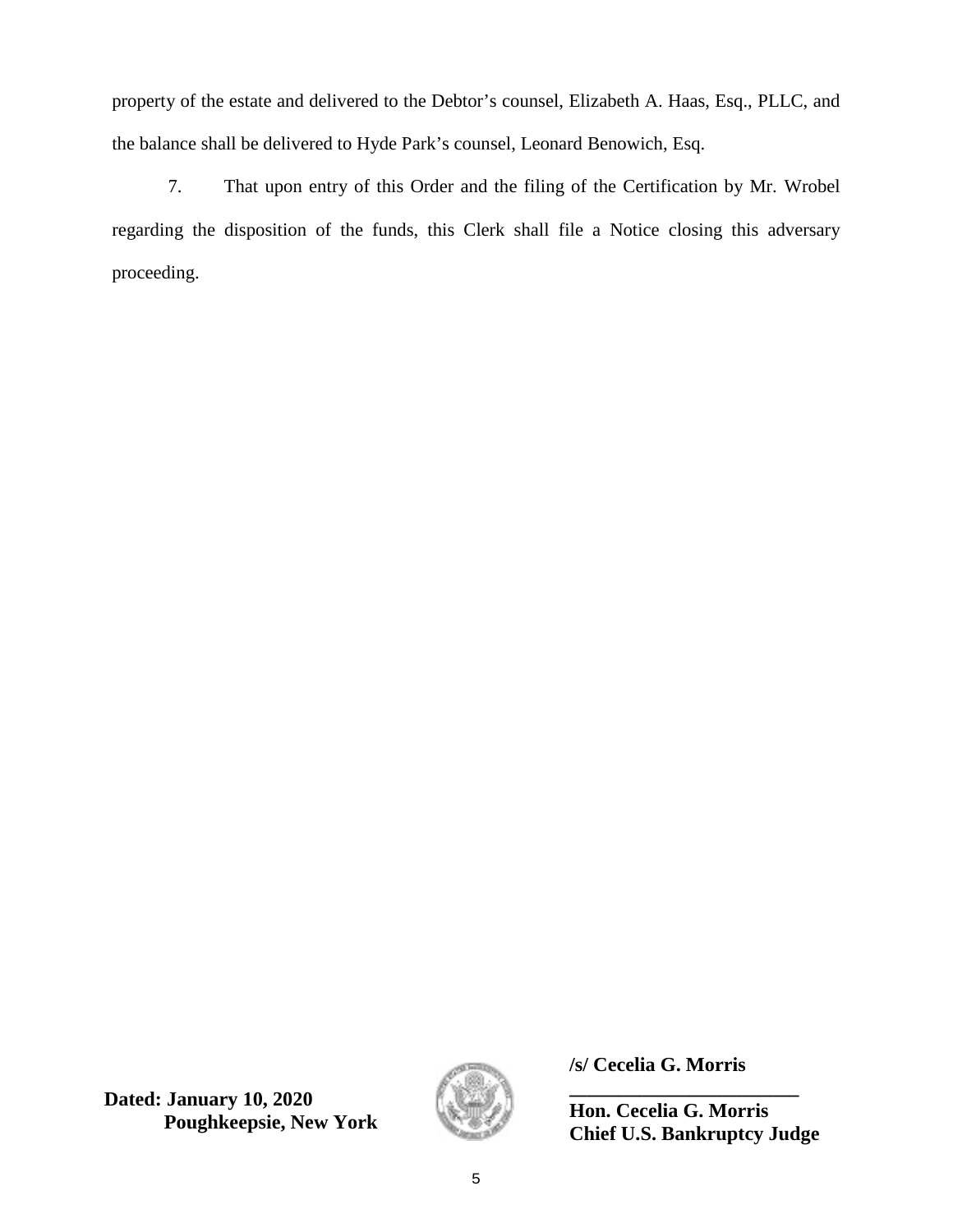## UNITED STATES DISTRICT COURT SOUTHERN DISTRICT OF NEW YORK

In re:

# DEFLORA LAKE DEVELOPMENT ASSOCIATES, INC.,

Debtor.

HYDE PARK, A WISCONSIN LIMITED PARTNERSHIP,

Appellant,

v.

DEFLORA LAKE DEVELOPMENT ASSOCIATES, INC., *et al.*,

Appellees.

Appearances:

Elizabeth Anne Haas, Esq. Elizabeth A. Haas Attorney at Law Tallman, NY *Counsel for Debtor-Appellee DeFlora Lake Development Associates, Inc.* 

Leonard Alan Benowich, Esq. Benowich Law, LLP White Plains, NY *Counsel for Appellant Hyde Park, A Wisconsin Limited Partnership* 

Lewis D. Wrobel, Esq. Poughkeepsie, NY *Pro Se Appellee* 

No. 20-CV-1422 (KMK)

## OPINION & ORDER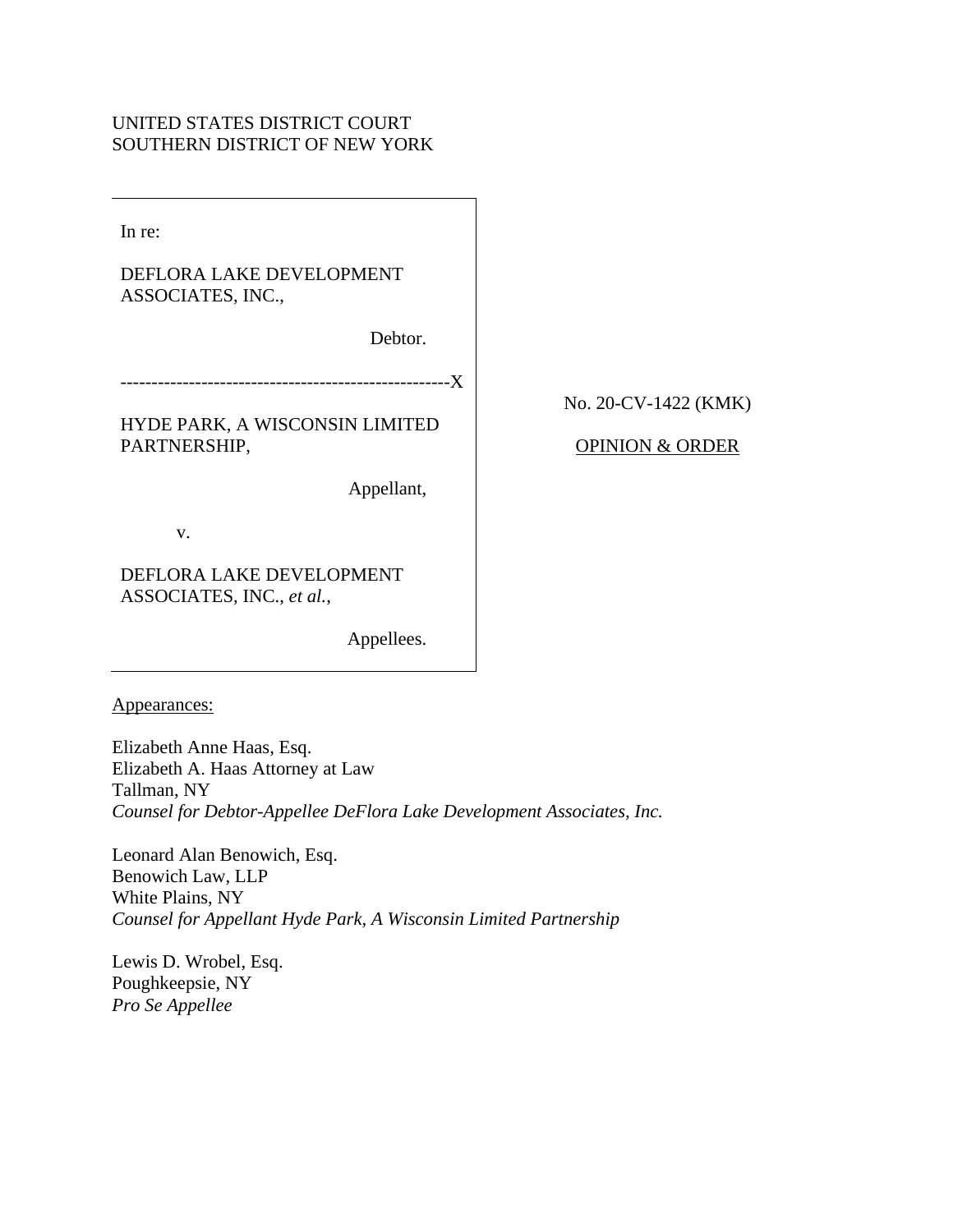### KENNETH M. KARAS, District Judge:

 Hyde Park, A Wisconsin Limited Partnership ("Hyde Park" or "Appellant" or "Defendant") appeals from the January 10, 2020 Order of the Bankruptcy Court for the Southern District of New York (the "Bankruptcy Court"), which found that an interest-bearing account maintained by Lewis D. Wrobel, Esq. ("Wrobel") and bearing the tax identification number of DeFlora Lake Development Associates, Inc. ("DeFlora" or "Debtor" or "Appellee" or "Plaintiff"; the "DeFlora Account") was property of Debtor's estate pursuant to 11 U.S.C.  $\S$  541, and ordered that the funds in the DeFlora Account be disbursed to DeFlora's counsel. (Decision & Order ("Order") 4 (Bankr. **Dkt. No. 74**).)<sup>1</sup> For the reasons set forth below, the matter is remanded to the Bankruptcy Court.

#### I. Background

 In 1980, Debtor's predecessor Caesar DeFlora ("Caesar") contracted to sell to Hyde Park seven parcels of property in Dutchess County, New York (the "Property"). (Joint Pre-Trial Order ("PTO") ¶ 15 (Bankr. Dkt. No. 32); Bankr. Dkt. No. 78-1.) Between 1985 and 1995, Caesar transferred his interest in the Property to Debtor. (PTO ¶ 16.) Debtor and Hyde Park amended the contract several times, including with a 1995 amendment (the "Amendment"). (*Id*. ¶ 17.) The Amendment states that Hyde Park owes \$8,404,989.43 to Debtor, which will "be repaid solely from the proceeds of the management of the Property, and from the sale(s) of the Property and from other credits and reductions described herein." (Designation of the R. on Appeal Pursuant to Bankruptcy Rule 8006 ("R. Designation") Ex. JX-6 ("Amendment") 3 (Bankr. Dkt. No. 78-6).) The Amendment establishes a formula for distributing proceeds from

<sup>&</sup>lt;sup>1</sup> The Court uses "Bankr. Dkt." to refer to filings on the adversary Bankruptcy Court docket, *DeFlora Lake Development Associates, Inc. v. Hyde Park, a Wisconsin Limited Partnership, et al.*, Dkt. No. 17-9006 (Bankr. S.D.N.Y.).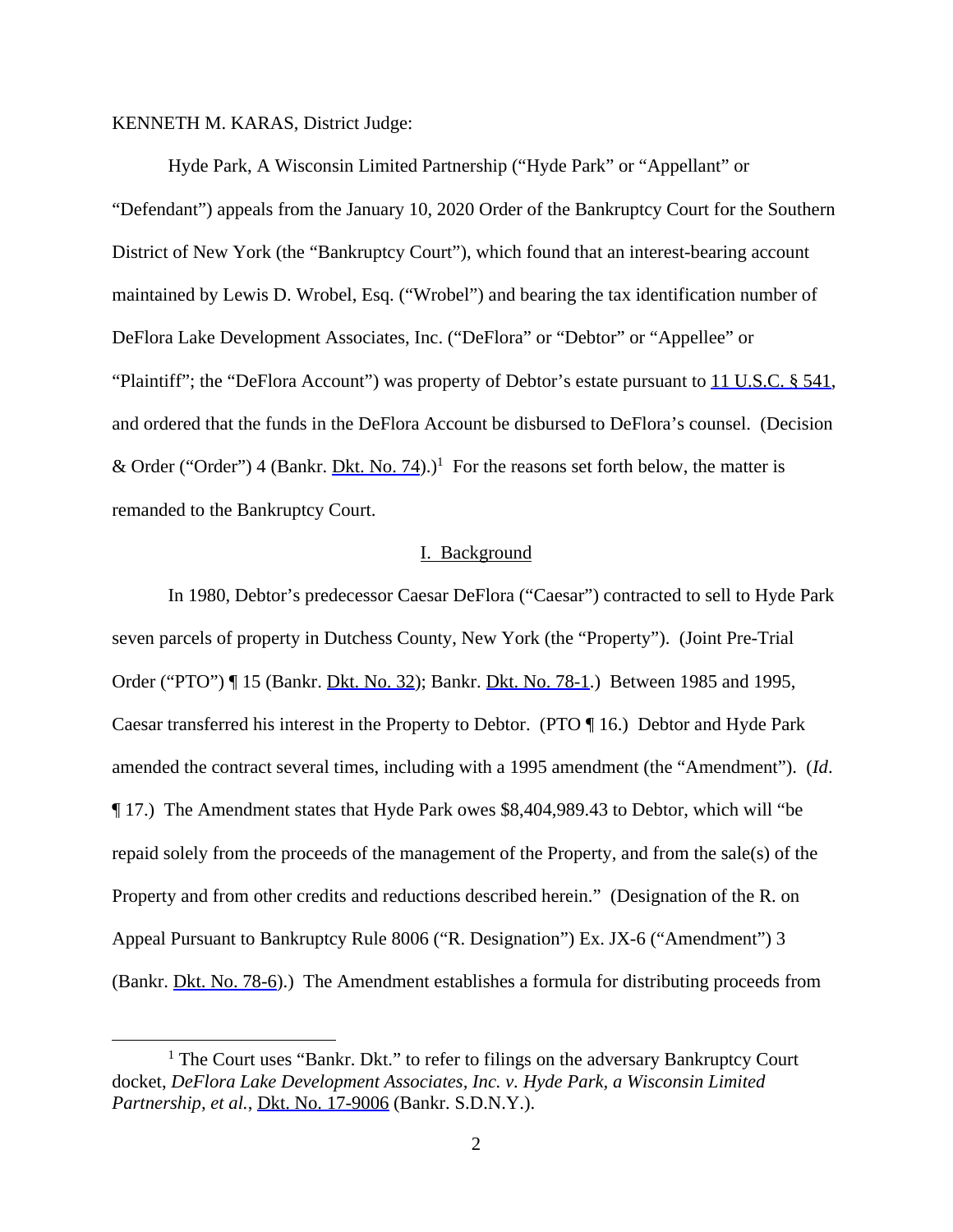sales of the Property. (*Id*. at 11–12.) "All net proceeds on sale of any part of or a parcel of the Property shall be paid to [Debtor] as a reduction of [Hyde Park's] indebtedness to [Debtor] ... until the gross sales price and credits . . . on all accumulated sales is equal to \$1,800,000." (*Id*. at 11.) "After closings of gross sales including credits . . . greater than \$1,800,000 . . . [Hyde Park] shall retain an amount equal to fifty (50%) percent of any net sale price and the remaining balance available shall be paid to [Debtor], as a continued reduction of [Hyde Park's] obligation

. . . ." (*Id*.) Under the Amendment, "[Debtor] may proceed with [a] sale" even if "[Hyde Park] do[es] not consent." (*Id*. at 6–7.) In the event of such a contested sale, Hyde Park's interests are protected by an appraisal process. (*Id*. at 7–8.) First, "each party shall select an . . . [a]ppraiser to ascertain the [f]air [m]arket [v]alue of the parcel being sold as of the date of the transfer of such sale, free and clear of all liens and taxes." (*Id*. at 7.) If the parties remain unable to agree on a fair market value, "the two appraisers shall select a third . . . [a]ppraiser, who shall determine the [f]air [m]arket [v]alue for purposes of Hyde Park's credit . . . ." (*Id*. at 8.) As indicated, the fair market value establishes the amount of a "credit" to be reduced both from Hyde Park's \$8,404,989.43 debt, and from the \$1,800,000 in net proceeds to be paid exclusively to Debtor. (*See id*. at 11.) The Amendment designates Wrobel as the agent holding the deeds in escrow until instructed by Debtor or Hyde Park as to their disposition. (*Id*. at 14; PTO ¶ 19.)

On March 10, 1999, Debtor notified Hyde Park that it intended to sell three parcels of the Property (the "Parcels") for \$900,000. (PTO [21.) This sale was motivated at least in part by the need to pay real estate taxes to avoid a tax foreclosure. (Transcript ("Trial Day 1") 48 (Bankr. Dkt. No. 49); Transcript ("Trial Day 2") 56–57 (Bankr. Dkt. No. 40).) Hyde Park objected that the price was too low. (PTO ¶ 21.) "Ultimately, on September 21 and 23, 1999, Hyde Park sent letters to Wrobel stating that it would not object to delivering its quitclaim deeds

3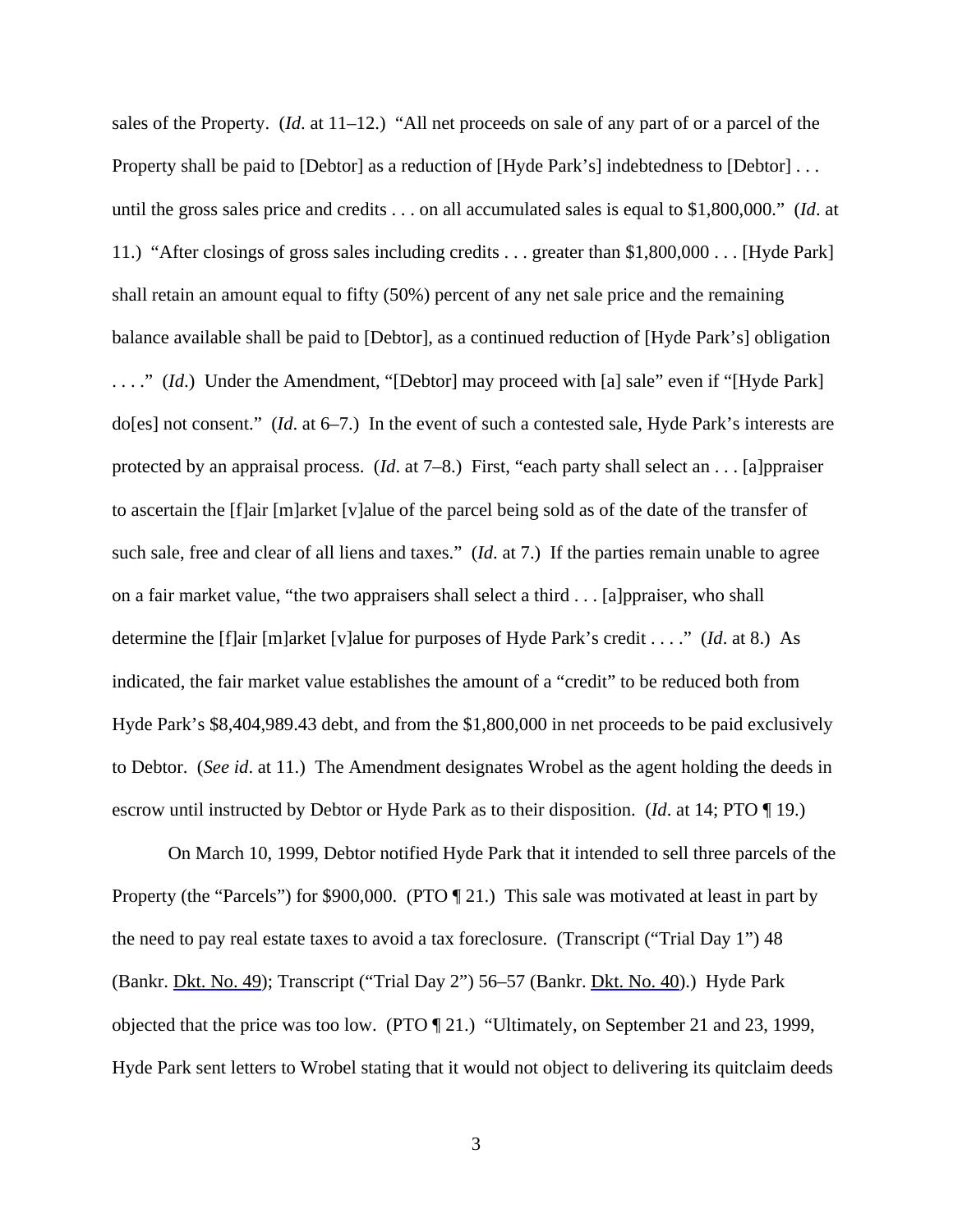to allow [the parcels] to be sold if \$207,116 were delivered to and held by Wrobel." (*Id*. ¶ 22; *see also* Bankr. Dkt. Nos. 78-11, 78-12.) Hyde Park did not seek an appraisal. (Trial Day 2 at 100.) Wrobel deposited the \$207,116 (the "Wrobel Funds") into two accounts, the DeFlora Account, and an account bearing Hyde Park's tax identification number (the "Hyde Park Account"). (PTO  $\llbracket 23$ ; *see also* Trial Day 1 at 55.)<sup>2</sup> From the proceeds of the sale, \$450,000 was paid to Dutchess County to settle real estate tax obligations. (Trial Day 1 at 49, 130; Trial Day 2 at 98, 104.) These taxes were Debtor's responsibility. (Trial Day 1 at 93; Amendment 4.)

In September 2008, Debtor sued Hyde Park in federal court, in part seeking a declaratory judgment that it was entitled to the Wrobel Funds, and Hyde Park counter-claimed, in part seeking the same relief. (PTO ¶ 27; Bankr. Dkt. No. 78-15.) Both Parties' claims were dismissed as time barred. (PTO ¶ 28.) In July 2013, Debtor sued a second time, and the lawsuit was again dismissed. (PTO ¶ 30–31.) In March 2017, Debtor filed a Chapter 11 bankruptcy petition, (First Am. Compl. ("FAC") ¶ 2 (Bankr. Dkt. No. 8)), and initiated the current adversary proceeding seeking a declaration that it is entitled to the Wrobel Funds and turnover of the same, (*id*. ¶¶ 37–45).

On July 19, 2017, the Bankruptcy Court denied Hyde Park's motion to dismiss.

(Memorandum Decision & Order Den. Mot. to Dismiss ("MTD Op.") (Bankr. Dkt. No. 18).) In so doing, the Bankruptcy Court held that "[a]lthough the contract claim . . . was time-barred, that does not extinguish the parties' respective interests, whatever they may be, in the escrow funds." (*Id*. at 16.) Neither Party challenges this conclusion on appeal. (*See* Statement of the Issues To

<sup>&</sup>lt;sup>2</sup> As of November 2017, there was \$114,016.16 in the DeFlora Account, and \$116,606.75 in the Hyde Park Account. (PTO ¶ 25.)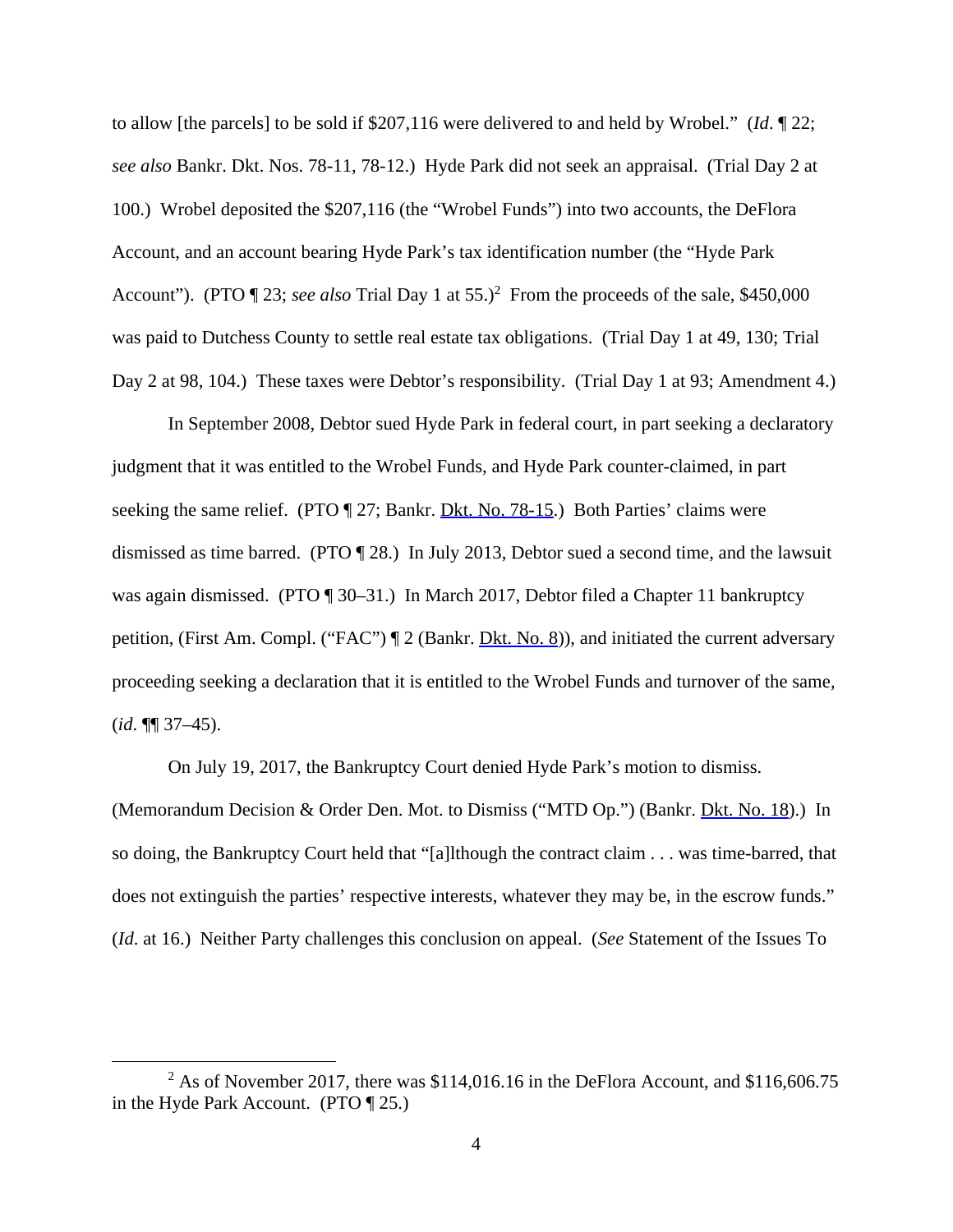Be Presented on Appeal ("HP Statement") (Dkt. No. 2-1); Pl.-Appellee's Counter Designation Statement of Issues To Be Presented on Appeal ("Debtor Statement") (Dkt. No. 5-1).)

The Bankruptcy Court held a two-day trial on Debtor's claims on May 9 and May 10, 2018, and principals for both Debtor and Hyde Park testified. (*See generally* Trial Day 1; Trial Day 2.) Following live testimony, the Bankruptcy Court reached two conclusions. First, it held that the Wrobel Funds were not held in escrow, and thus were available as a potential asset of the estate. (Trial Day 1 at 222–23.) The Bankruptcy Court explained that payments made from the DeFlora and Hyde Park Accounts to Wrobel and to New York State would have been impossible under New York law if the funds were held in escrow. (*Id*. at 223; Trial Day 2 at 117.) Hyde Park took the opposite position in its pre-trial memorandum. (Def. Hyde Park's Pre-Trial Mem. of Law ("HP's Pre-Trial Mem.") 5–13 (Bankr. Dkt. No. 37).) However, on appeal, it does not dispute that the Wrobel Funds are potentially available to the bankruptcy estate. (*See* HP Statement.)<sup>3</sup> Second, the Bankruptcy Court held that it would "look to the contract to determine how the funds should be divided," "[e]ven though the contract is no longer enforceable." (Trial Day 2 at 117.) Debtor objected to this at a subsequent conference, arguing that "the parties" waived the appraiser" because they did not select one after the sale. (Transcript ("Jan. 24, 2019 Conf.") 8 (Bankr. Dkt. No. 68).) However, Debtor has not filed a notice of appeal, and does not otherwise dispute the Bankruptcy Court's reliance on the contract to determine how the Wrobel Funds should be distributed. (*See* Debtor Statement.)

It is undisputed that Hyde Park received \$534,231.58 in credit both towards the debt and towards the \$1.8 million in proceeds designated solely for Debtor, based on prior sales of parts of

<sup>&</sup>lt;sup>3</sup> Because Hyde Park does not challenge this conclusion of the Bankruptcy Court, the Court accepts Debtor's argument that "the [Wrobel] Fund[s] could be property of the estate." (Pl.-Appellee's Brief ("Debtor's Mem.") 16 (Dkt. No. 10); *see id*. at 13–16.)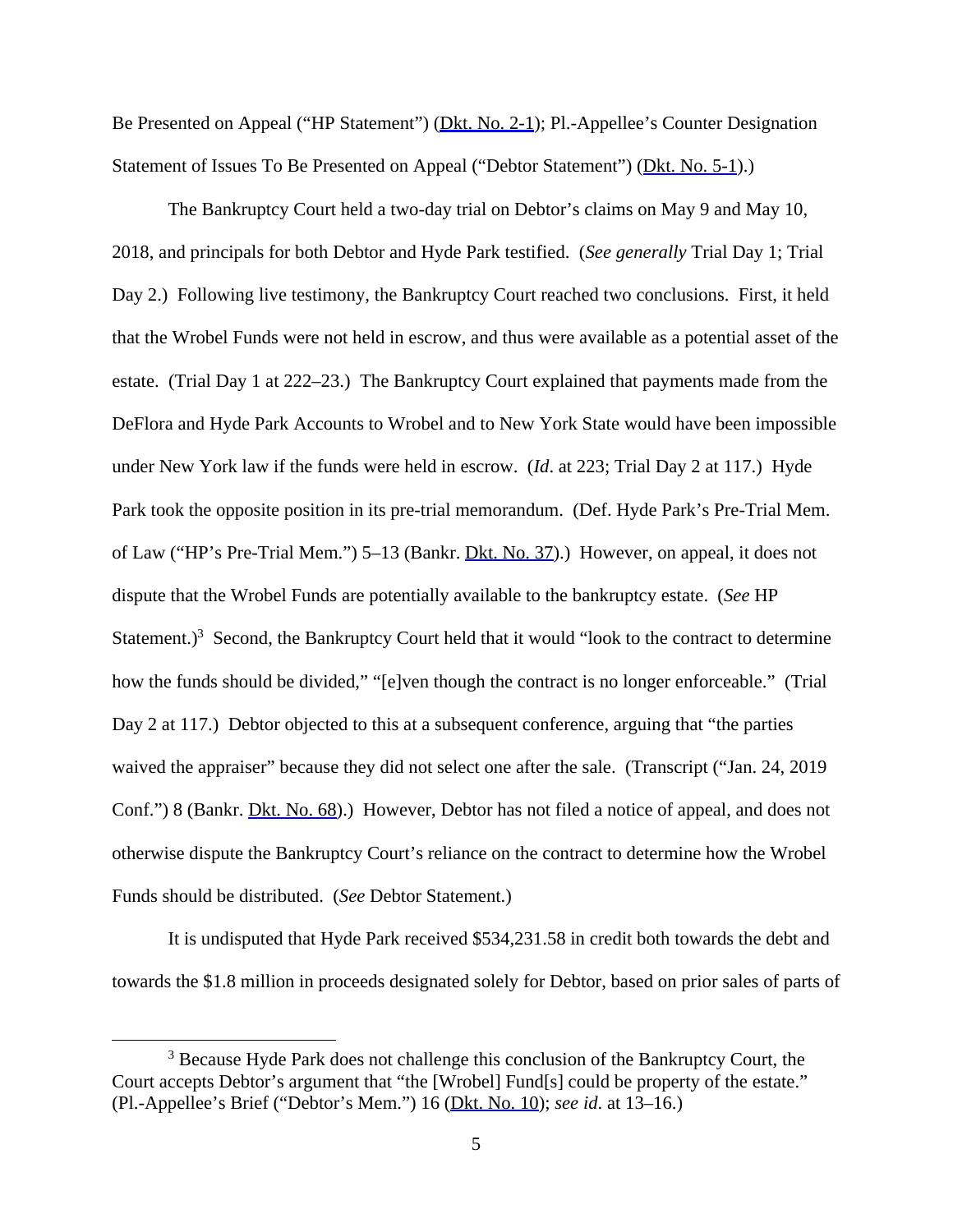the Property. (*See* Trial Day 2 at 118; Order 2.) To determine consistent with the contract the credits Hyde Park was entitled to as a result of the sale of the Parcels, the Bankruptcy Court ordered the parties "to comply with the provision of the [Amendment]" and "obtain an appraisal." (Trial Day 2 at 118.) Debtor's appraisal valued the three parcels at \$1,530,000. (Bankr. Dkt. No. 45.) Hyde Park's appraisal valued the same at \$3,100,000. (Bankr. Dkt. No. 46.) The Parties obtained a third, controlling appraisal of \$2,520,000. (Bankr. Dkt. No. 71.)

Based on these figures, the Bankruptcy Court reached two findings. First, it found, consistent with the contract, that "Hyde Park is entitled to a credit of \$2,520,000 for the sale of the property," and, thus, "that the initial threshold of [\$1.8] million is reached." (Transcript ("Dec. 3, 2019 Conf.") 12 (Bankr. Dkt. No. 73); *see also* Order 3.) Debtor at a post-appraisal conference argued that it was entitled to \$1.8 million "in his pocket," because the "Amendment . . . provided that DeFlora gets the money from the sale up to \$1.8 million." (Dec. 3, 2019 Conf. 8.) As noted, however, Debtor has not filed a notice of appeal, and it concedes that "the Bankruptcy Court properly concluded that the [t]hreshold of \$1,800,000.00 had been reached ...." (Debtor's Mem. 18.)<sup>4</sup> Second, the Bankruptcy Court held that Hyde Park "is entitled to an amount equal to one half of the net sale proceed held by Wrobel," (Order 4), and that "the Wrobel [F]unds . . . are to be split 50/50 according to the contract," (Dec. 3, 2019 Conf. 12).

<sup>&</sup>lt;sup>4</sup> Debtor argues that, in negotiating the Amendment, "the [P]arties were trying to reach an agreement for the orderly sale of the subject parcels which would give DeFlora at least \$1,800,000.00 from the sales and after that point DeFlora and Hyde Park would share equally in the net proceeds." (Debtor's Mem. 21.) The Court does not view this argument as contradicting Debtor's concession that the \$1.8 million threshold was reached. Instead, it interprets this argument as contextualizing Debtor's position that the contract does not entitle Hyde Park to a full half of the proceeds as soon as the threshold is passed—i.e. that Hyde Park should not receive \$0 on \$1,799,999 in gross proceeds, but then \$900,001 on \$1,800,002 in gross proceeds. (*See* Debtor's Mem. 20–21.) As described below, the Court takes no stance on Debtor's position.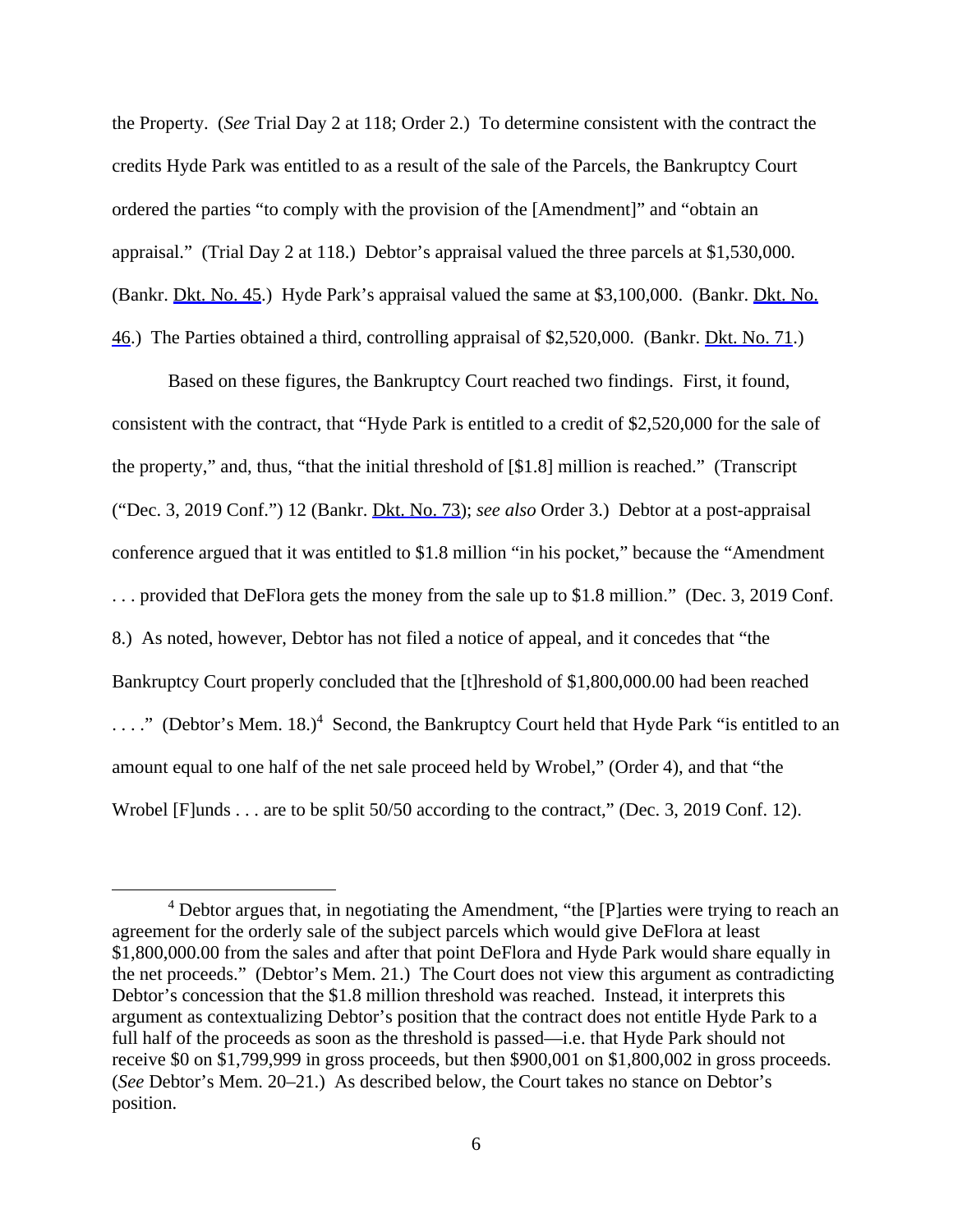This finding is the subject of Hyde Park's appeal, and the sole focus of this Opinion & Order. (*See* HP Statement.)

Consistent with its findings, the Bankruptcy Court held that the DeFlora Account is property of DeFlora's bankruptcy estate and that the Hyde Park Account is not property of DeFlora's bankruptcy estate. (Order 4.) It also ordered Wrobel to close the two accounts and release the funds to the Parties' respective counsels. (*Id*.) In addition, the Bankruptcy Court stated that it "truly believe<sup>[d]</sup> in the credibility of both witnesses." (Trial Day 2 at 117.)

This appeal followed. Hyde Park filed its Notice of Appeal on February 19, 2020. (Dkt. No. 1.) On the same date, Hyde Park filed its Designation of the Record on Appeal and Statement of the Issues To Be Presented on Appeal. (Dkt. No. 2; HP Statement.) On February 21, 2020, Debtor filed its Designation of Additional Documents To Be Included in the Record of Appeal and Counter Designation Statement of Issues To Be Presented on Appeal. (Dkt. No. 5; Debtor Statement.) Hyde Park filed its opening brief on March 16, 2020, (Br. of Def.-Appellant Hyde Park, LP ("HP's Mem.") (Dkt. No. 7)), Debtor opposed on May 13, 2020, (Debtor's Mem.), and Hyde Park filed its reply on May 22, 2020, (Reply Br. of Def.-Appellant Hyde Park, LP ("HP's Reply")  $(Dkt. No. 11)$ ).

#### II. Discussion

 The Court has jurisdiction to review this appeal pursuant to 28 U.S.C. § 158(a)(1). *See Dishi & Sons v. Bay Condos LLC*, 510 B.R. 696, 700 (S.D.N.Y. 2014). "This Court 'may affirm, modify, or reverse a bankruptcy judge's judgment, order, or decree or remand with instructions for further proceedings.'" *In re Bernard L. Madoff Inv. Sec., LLC*, No. 15-CV-1151, 2016 WL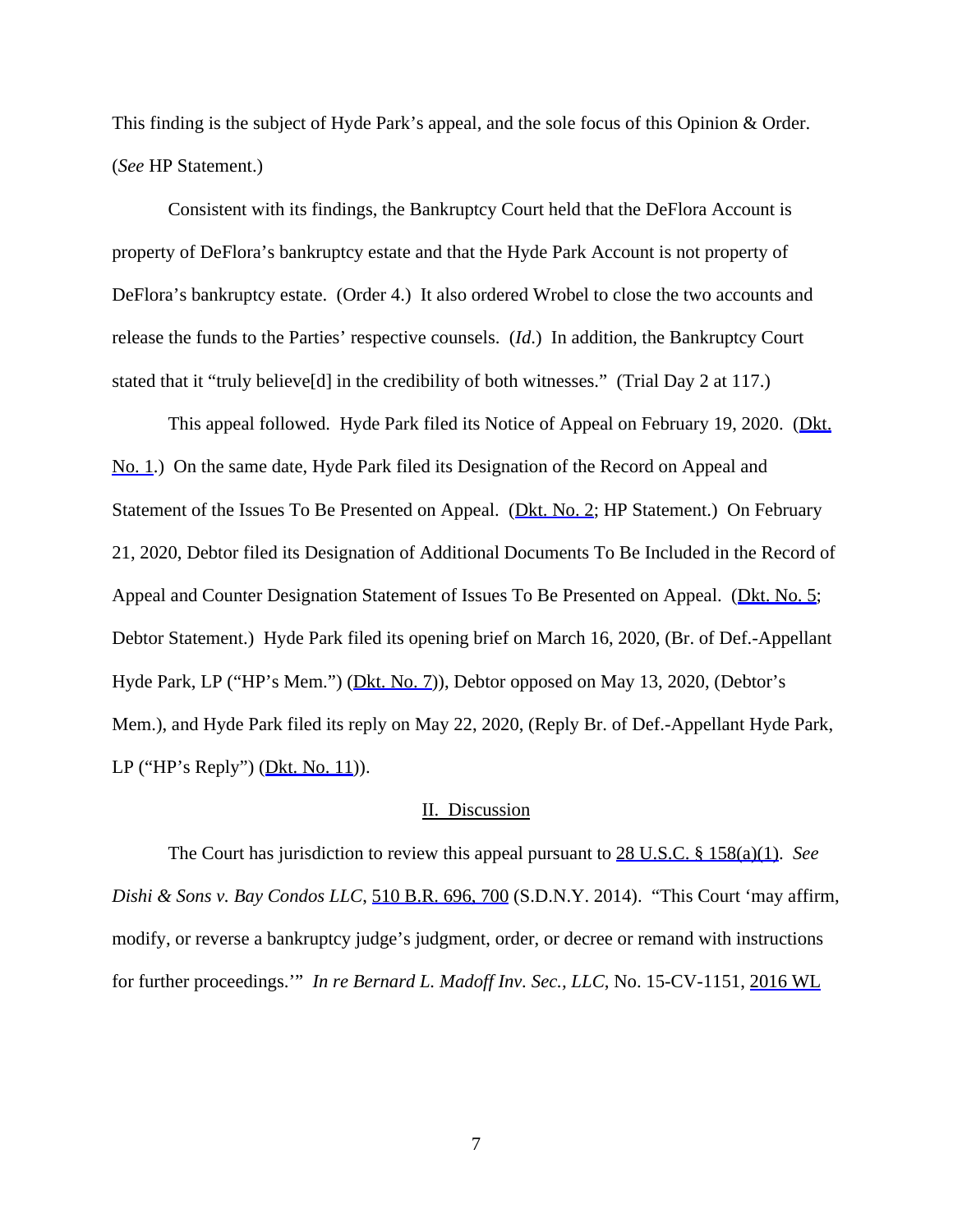183492, at \*8 (S.D.N.Y. Jan. 14, 2016), *aff'd*, <u>697 F. App'x 708</u> (2d Cir. 2017).<sup>5</sup> Where the record does not reflect "the reasoning for the bankruptcy court's decision," the Court may remand for further proceedings. *In re Kaye*, No. 11-CV-1674, 2011 WL 5024345, at \*3 (E.D. La. Oct. 20, 2011); *see also In re Werner*, No. 08-BK-11153, 2015 WL 5048151, at \*6 (B.A.P. 9th Cir. Aug. 25, 2015) (holding that "[a]dditional findings are necessary here" and noting "the requirement to make specific findings"); *In re S.M. Acquisition Co*., No. 03-CV-7072, 2004 WL 1151575, at \*4 (N.D. Ill. Apr. 29, 2004) (remanding "to the [b]ankruptcy [c]ourt for further evidentiary proceedings, if necessary, and for a more specific statement of its reasons"); *cf*. *Madison Nat'l Bank v. Chiapelli*, 131 B.R. 354, 358 (E.D. Mich. 1991) (remanding "for sufficient explanation of the form of the order entered"). The Court finds that the Bankruptcy Court did not adequately explain its ruling, and remands for further proceedings.

Both Debtor and Hyde Park have colorable arguments regarding their entitlement to the Wrobel Funds under the Amendment. Hyde Park argues that it is entitled to half of the credits above \$1.8 million. (*See* HP's Mem. 27–28.) Prior sales of \$524,231.58 plus an appraisal-based credit of \$2,525,000 equal \$3,049,231.58 in total credits. (*Id*.) These total credits are \$1,249,231.58 greater than \$1.8 million. (*Id*.) Hyde Park claims it is entitled to half of this excess, which is more than \$600,000, far in excess of the full amount of the Wrobel Funds. (*Id*.; PTO ¶ 25.) Separately, once the \$1.8 million threshold is passed, the Amendment entitles Hyde Park to "retain an amount equal to fifty (50%) percent of any net sale price," and requires that "amounts due [Hyde Park] . . . be paid in cash by [Debtor]." (Amendment 11–12.) Hyde Park

<sup>&</sup>lt;sup>5</sup> While the quoted language, formerly found in Rule 8013, is no longer contained in the Federal Bankruptcy Rules of Procedure, "logic still compels the same conclusion with respect to the appellate powers of the District Court." *In re Madoff*, 2016 WL 183492, at \*8 n.14 (citation omitted).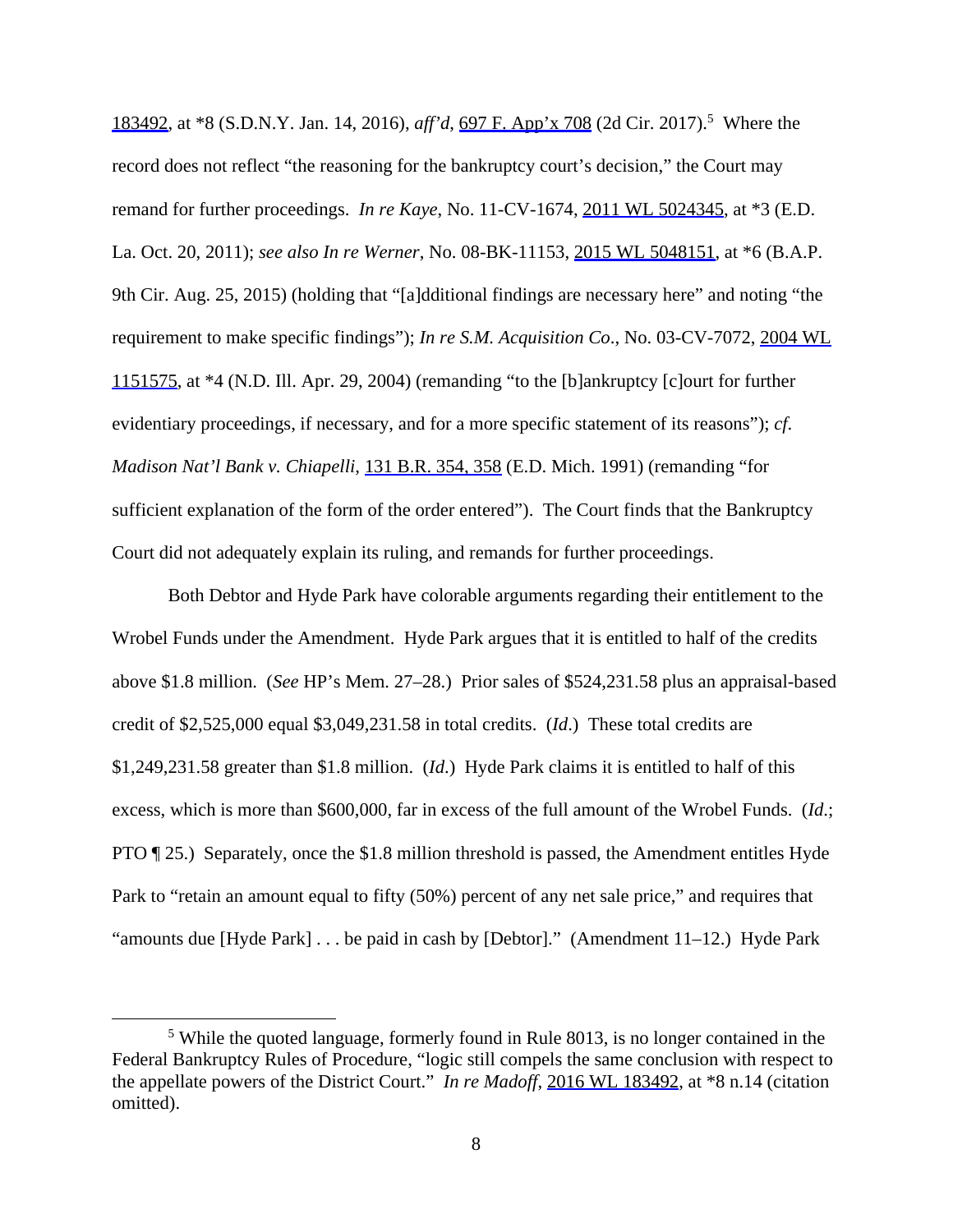argues that this language suggests that it is entitled to receive its share of any available cash first, with Debtor entitled only to the remainder. (HP's Mem. 28.) In addition, Hyde Park argues that proceeds from selling the Parcels were used, in part, to satisfy Debtor's tax and other obligations, further strengthening its claim to the balance. (*Id*. at 6, 25–27.)

By contrast, Debtor contrasts "net" and "gross" proceeds, arguing that the Amendment obligates the Parties to split the remaining funds after Debtor is "paid for the sale." (Debtor's Mem. 20.) Separately, Debtor argues that Hyde Park is entitled to retain a portion of the proceeds only "[a]fter" total credits exceed \$1.8 million. (Debtor's Mem. 19–20.) Since the \$1.8 million threshold was passed only upon closing, Hyde Park is not entitled to any of the funds. (*Id*.)

 The record contains no indication that the Bankruptcy Court considered and resolved this dispute. It reflects that the Bankruptcy Court determined to apply the Amendment to decide each Party's entitlement. (*See* Dec. 3, 2019 Conf. 12 (noting that "the Wrobel [F]unds . . . are to be split . . . according to the contract"); Order 3 (explaining that the Bankruptcy Court "determined" that it would look to [the] Amendment . . . to determine how the Wrobel Funds were to be divided between the [P]arties").) The record further reflects that the Bankruptcy Court found that the Debtor and Hyde Park were each entitled to half of the Wrobel Funds. (*See* Dec. 3, 2019 Conf. 12 (noting that "the Wrobel [F]unds . . . are to be split  $50/50$  . . . about \$115,300 each"); Order 3–4 ("[T]he [Bankruptcy] Court concluded that Hyde Park . . . is entitled to an amount equal to one half of the net sale proceed held by Wrobel. The [Bankruptcy] Court further concluded the Debtor is entitled to an amount equal to one half of the net sales proceeds held by Wrobel, as property of the bankruptcy estate.").) Nowhere in the record does the Bankruptcy Court explain the link between these two conclusions. Indeed, the record suggests that the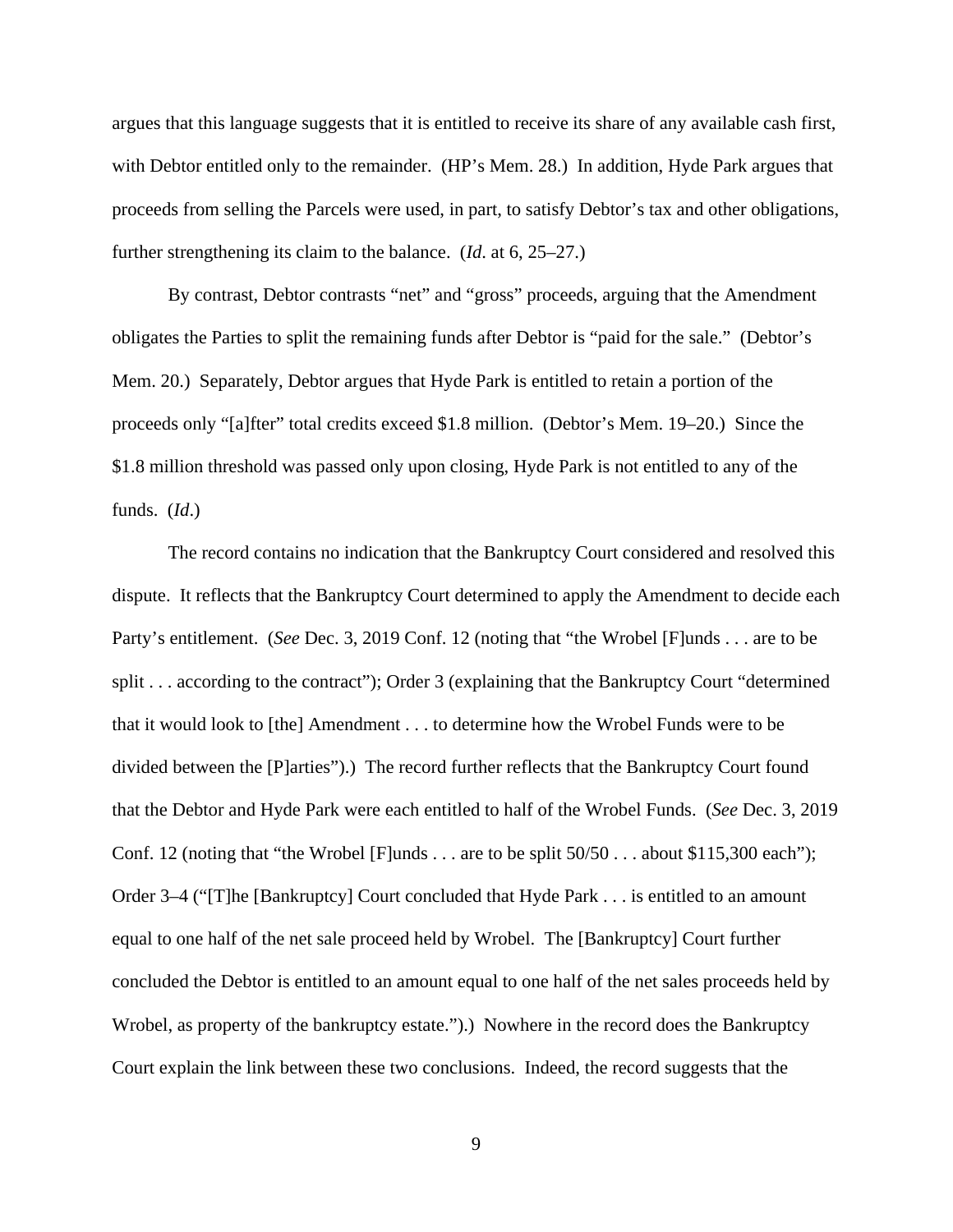Bankruptcy Court received neither briefing nor argument on the Parties' dispute about the proper division of the Wrobel Funds under the Amendment. (*See* Dec. 3, 2019 Conf. 13 ("Mr. Benowich: Your Honor, can I be heard on --; The Court: I just ruled.").) Thus, the Court remands for "further . . . proceedings, if necessary, and for a more specific statement of [the Bankruptcy Court's] reasons" for concluding that the Amendment suggests a 50/50 split of the Wrobel Funds. *In re S.M. Acquisition*, 2004 WL 1151575, at \*4.

The Court declines to itself interpret the Amendment for two reasons. First, the Amendment appears to be ambiguous. By way of example, the Amendment provides for the 50/50 division of "any net sale price," but does not define this phrase. The price could be "net" of gross sales including credits. (*Cf*. HP's Mem. 27–28.) It could also refer to the "net" funds remaining after the expenses associated with a sale. (*Cf*. Debtor's Mem. 20.) Where a contract is ambiguous, "the court may accept any available extrinsic evidence to ascertain the meaning intended by the parties during the formation of the contract." *Int'l Multifoods Corp. v. Com. Union Ins. Co.*,  $309$  F.3d 76, 83 (2d Cir. 2002) (citation omitted). "Because these are issues of fact essential to any decision" on the meaning of the Amendment, it is appropriate that the Court leave "determination of these issues [to] the [B]ankruptcy [C]ourt in the first instance." *In re Kelton Motors, Inc*., 97 F.3d 22, 28 (2d Cir. 1996). Second, because both Debtor's and Hyde Park's claims to the Wrobel Funds are time-barred, (*see* PTO ¶ 28), the Bankruptcy Court found that "the [Amendment] is no longer enforceable," (Trial Day 2 at 117). Thus, the Bankruptcy Court's choice to "look to the [Amendment] to determine how the funds should be divided," (*id.*) was an exercise of its equitable discretion, *cf*. *Carruthers v. Flaum*, 450 F. Supp. 2d 288, 310 (S.D.N.Y. 2006) ("[T]he [equitable] doctrine [of partial performance] holds that an otherwise unenforceable contract for the sale of land may be enforced in equity if plaintiff has relied on